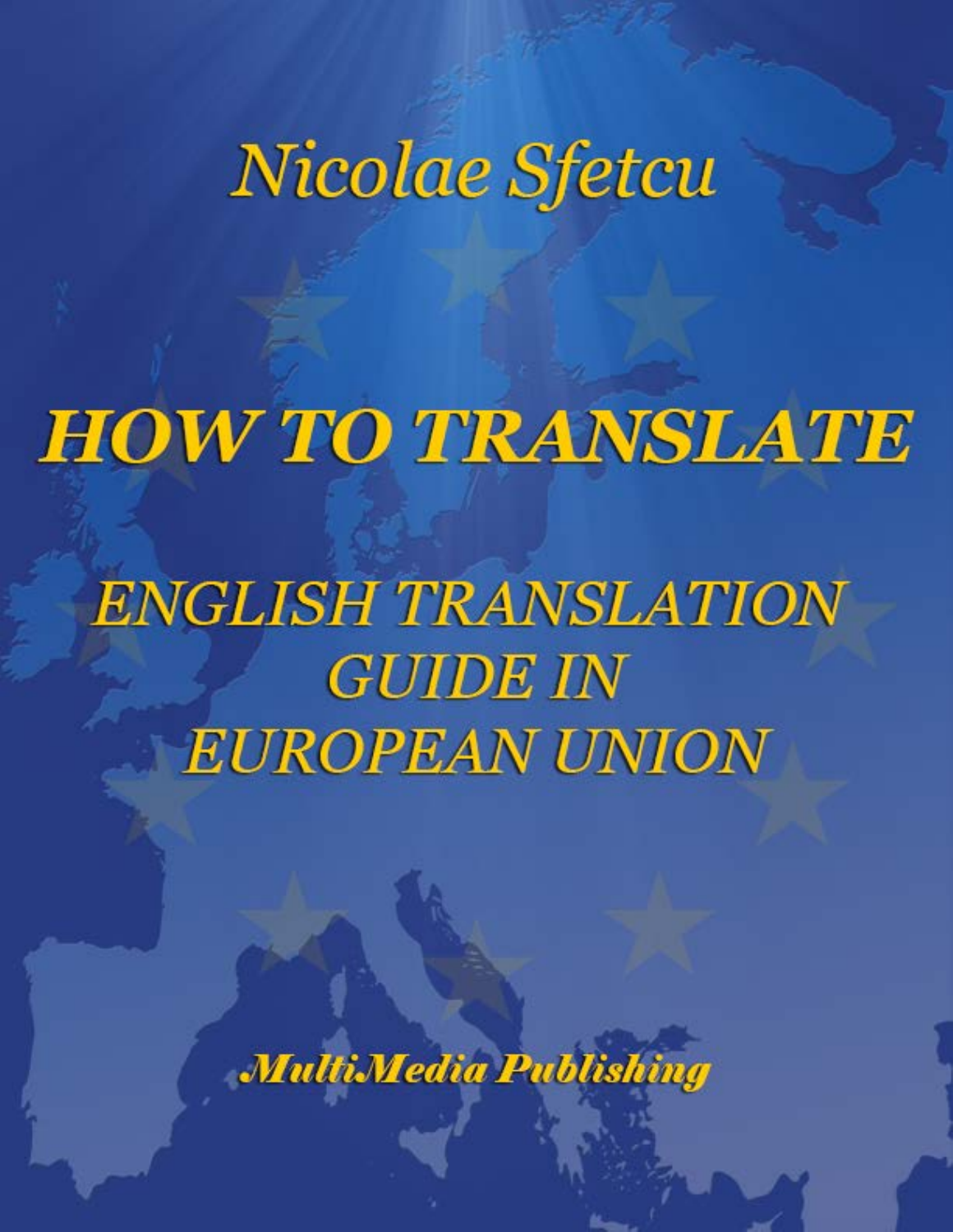### **How to Translate**

### **English Translation Guide in European Union**

Nicolae Sfetcu

Published by Nicolae Sfetcu

Copyright 2015 Nicolae Sfetcu

BOOK PREVIEW

## **Translation**

Translation (in its main meaning of interlingual translation) is the fact of getting a text written in a language ("source language") in a text written in another language ("target language"). It connects at least two languages and cultures, and sometimes two times.

Translation represents always an original text (or "original text", or "source"). It involves a degree of equivalence, although the concept of strict equivalence between languages is now exceeded in translation. The concept of translation has long been based on dichotomies such as "loyalty" versus "freedom", "fidelity à la lettre" versus "fidelity in the spirit," "source-oriented translation" versus "target-oriented translation" etc.

So far, the translation remained an essentially human activity. However, attempts have been made to automate and computerize the translation (machine translation) or to use computers as a medium of human translation (computer-assisted translation).

The translation takes into account a number of constraints (context, grammar, etc.) to make it understandable for people with no knowledge of the source language and that do not have the same culture and the same baggage of knowledge. Translating involves controlling the source language, but also the target language, which is usually the mother tongue. A good translator has more than language skills: it has something of the writer, analyst or journalist, etc.. To translate the scientific and technical literature, it is sometimes needed to have also strong technical skills and master the technical jargon in both languages.

#### **Assessment of the amount of translated texts**

There are no comprehensive statistics, mainly because of a large number of translations made in the gray literature or disseminated via the Internet without going through the traditional networks.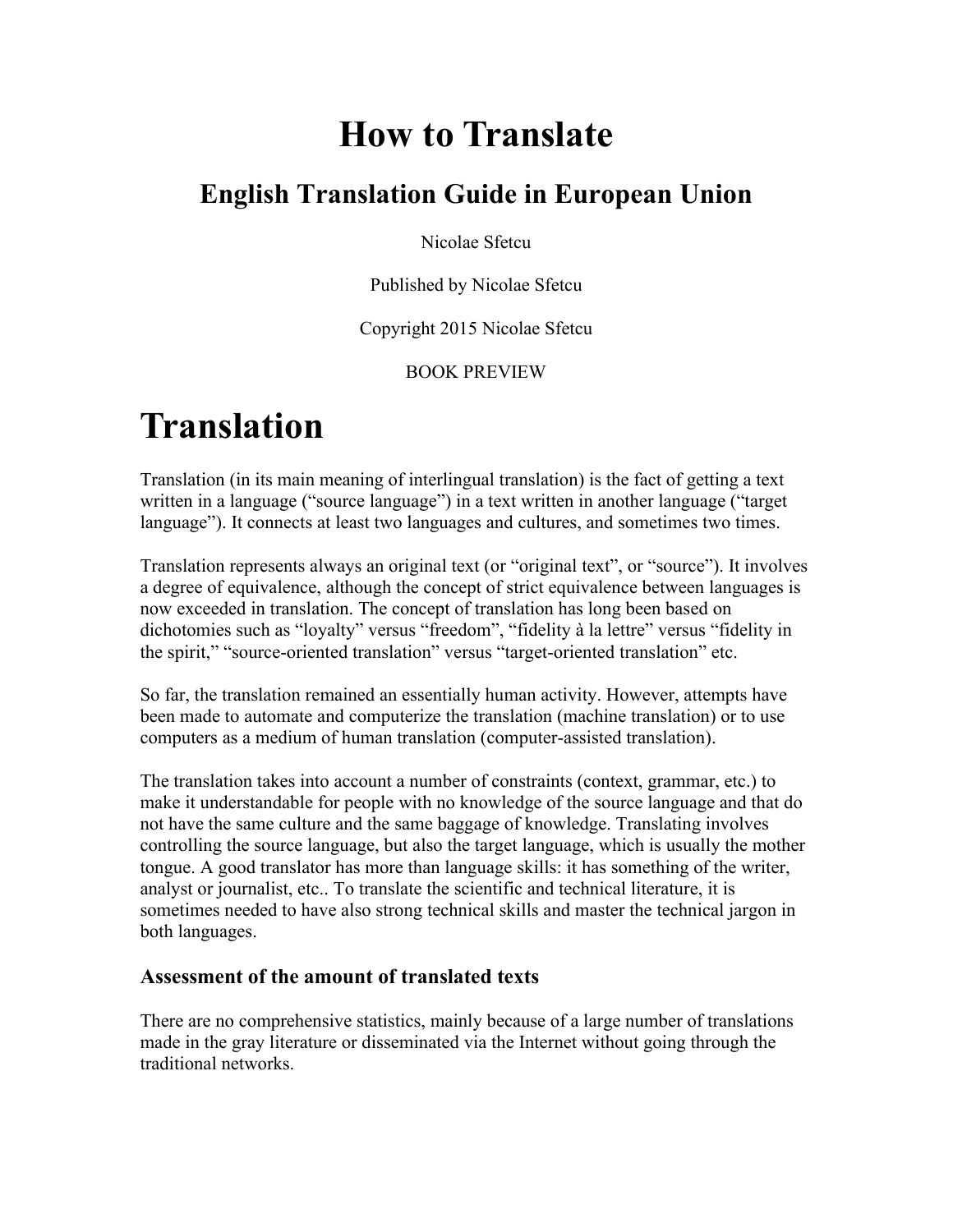Worldwide, the most translated document would be, according to the Guinness Book of Records, the Universal Declaration of Human Rights, with 406 translations, although the Bible is deemed translated into more than 2,000 languages and the prayer Our Father in 1698 languages.

#### **Translation and interpretation**

These two concepts differ, the translator translates the ideas expressed in writing from one language to another, and the interpreter translates the ideas expressed orally, or through the use of body parts (sign language) of a language to another.

The interpretation can be considered a subfield of translation in terms of processes implemented (translation studies), but in practice these activities require very different skills, and also a report to different time.

#### **Translation documents**

Translate suppose to master at least two languages, but also to have access to the text to be translated (or its copy), during the time required for its translation, and possibly face an original (possibly annotated) rather than copy or translation already done in another language.

Or, the works have long been long time ago copied and recopied by hand. Sometimes they are rare or unique.

Libraries and archives places (municipal, royal, religious, industrial, etc.) contain rare books and heritage collections, teaching and / or research and public reading book collections. They have a priori been important places for translators. Today, it is not always possible to take out or touch a book or photograph or microfilm. Libraries have been long time places where students, teachers, researchers and other professionals came and still come to translate elements of books or old books. For the philosopher Robert Damien, beyond a place of juxtaposition of authors and languages, texts and knowledge, the translation is  $-$  as a library, a "place of connections."

#### **Translation theories**

In terms of contemporary theories of translation, it is generally found that there are six mainstreams:

#### **Practical / communicative approach**

Interpretive mainstream: theory of the meaning of TISS, based primarily on the practice of conference interpreting. In their book *Interpreting for translation*, D. Seleskovitch and M. Lederer consider that you need to translate the meaning and not the language. This is simply a carrier of the message. The language can be a barrier to understanding. This is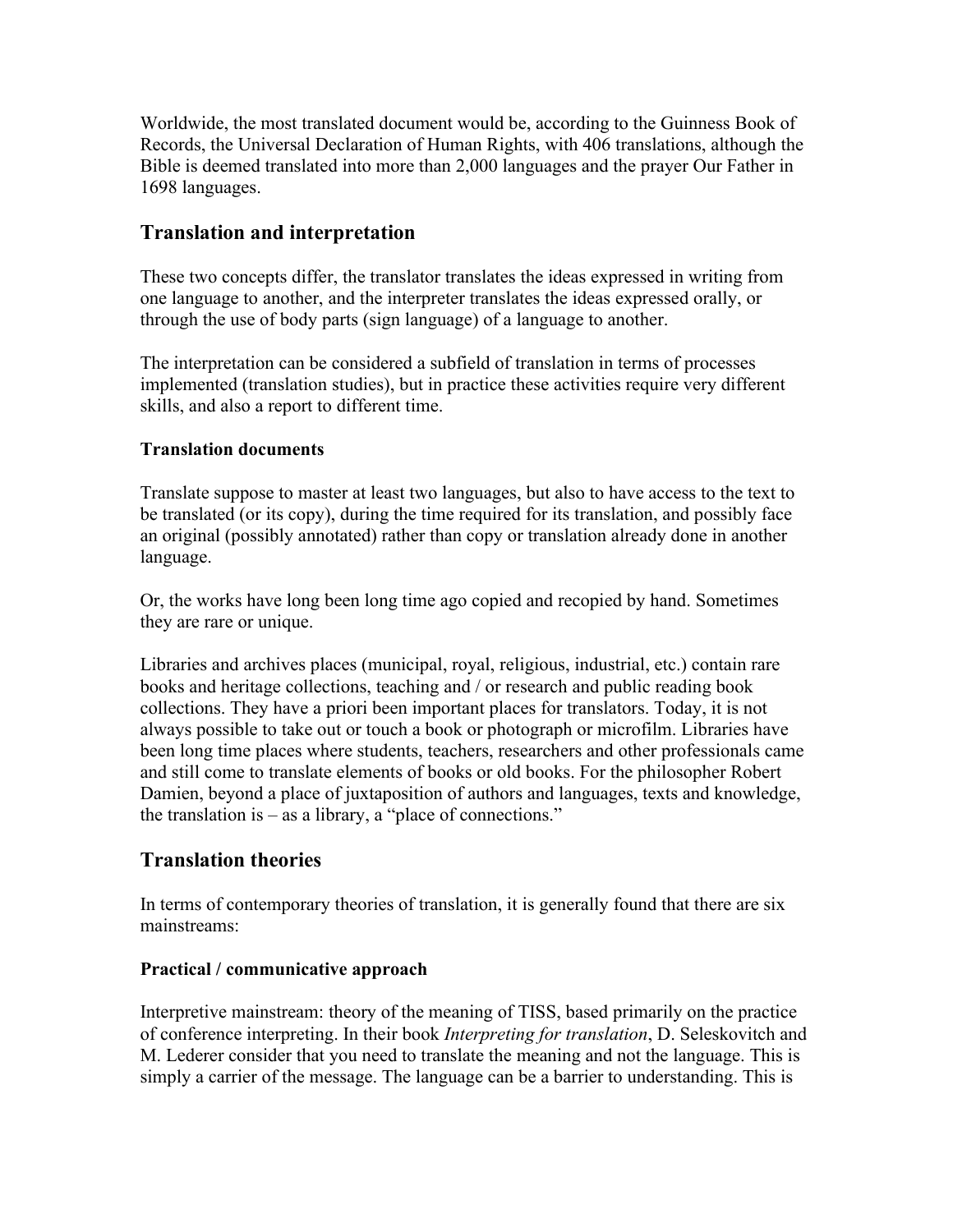why you should always avoid transcoding and proceed to deverbalisation in any translation process.

#### **Approaches of literary theories**

It considers that the translation is not a linguistic operation but rather a literary operation (Edmond Cary). In other words, to translate poetry, it must be a poet (Ezra Pound, Walter Benjamin, Henri Meschonnic, Antoine Berman).

The concept of energy in language: Words are, somehow, a crystallization of the historical experience of a culture, which gives them strength and it is this energy that must be translated.

#### **Sociolinguistic mainstream**

It is the social mold that determines what is translatable or not, what is acceptable or not (selection, filtering, censorship …). The translator is the product of a society and is translated according to its own socio-cultural background (School of Tel Aviv: Annie Brisset, Even Zohar, Gideon Toury).

The concepts of dynamic equivalence and formal equivalence in Nida and Taber: The most important for any translational act is to ensure that the effect left on the reader by the translation is identical or similar to that left by the text source. To do this, we must adapt, acclimatize and get equivalences (Jean Claude Margot, *Translating without betraying*).

#### **Approaches based on linguistic theories**

Structuralism, linguistics, pragmatics, language text. It is a mainstream that consider the word, phrase and sentence as translation units. (Georges Mounin, Vinay and Darbelnet, J.I Austin).

#### **Approaches based on philosophical and hermeneutic concepts**

The leader of this movement is George Steiner. The real translator must be able to put themselves in the shoes of a writer to capture and understand the intention (the "mean") of the author of the original text. He sees the translation process as a movement in four steps: Trust (trust / belief), aggression, incorporation and restitution.

#### **Semiotic approaches**

Semiotics is the study of signs and systems of meaning. For Peirce: The process of meaning (or semiosis) is the result of cooperation of three parts: a sign, an object, and its interpretant. As well. a semiotic point of view, any translation is considered as a form of interpretation that focuses on texts with different encyclopedic content and a particular sociocultural context.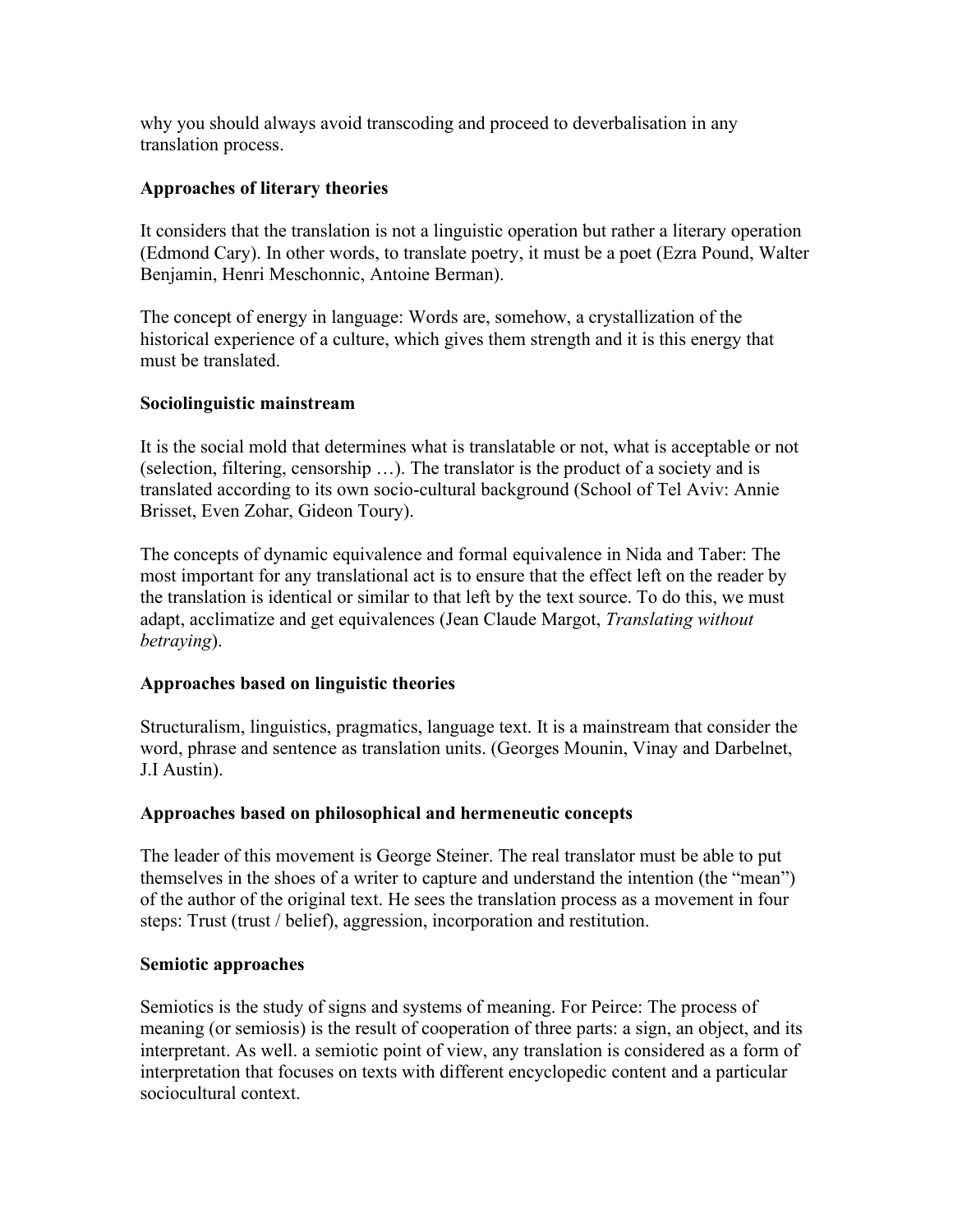#### **The translation process**

The translation process can be divided into three successive phases:

- 1. *Understanding*: assimilation of the meaning conveyed by the text, the meaning of a writer, etc.;
- 2. *Deverbalisation*: forgetting words and conservation of meaning: "the process by which the subject becomes aware of the meaning of a message losing consciousness of the words and phrases that gave content";
- 3. *Reexpression*: reformulation of the meaning in target language; back to words.

…………………………………………

## **Internationalization and localization**

The internationalization of software (abbreviated as i18n) is to prepare its adaptation to different languages and cultures. Unlike regionalization, which requires especially language skills (translation), internationalization is essentially a technical work of programmers. The goal is to produce a program that can be immediately deployed in different languages by simply adding a new translation file.

#### **Example**

The following C program is not localized:

*printf("Fatal error: %s\n", msg);*

To translate the message, you should edit the source code and modify the string.

For cons, the next version of the program is located, with the *gettext* library. The program will search its files regionalization (localization), a character string corresponding to "Fatal error:% s", for the language of the current user:

*printf(gettext("Fatal error: %s\n"), msg);*

*gettext* uses as key (index in localization files) the default version of the message. Other programming environments can be used, for example, a number (like was in the case of Mac OS), or rely on a dynamic configuration parameter (e.g. *I18n.translate* method of a Ruby on Rails app).

#### **Internationalization and localization**

Internationalization is a prerequisite of localization. It is to separate, in the source code of a program, which is independent of the language and culture of which is dependent (usually in files called translation tables). But internationalization does not require a work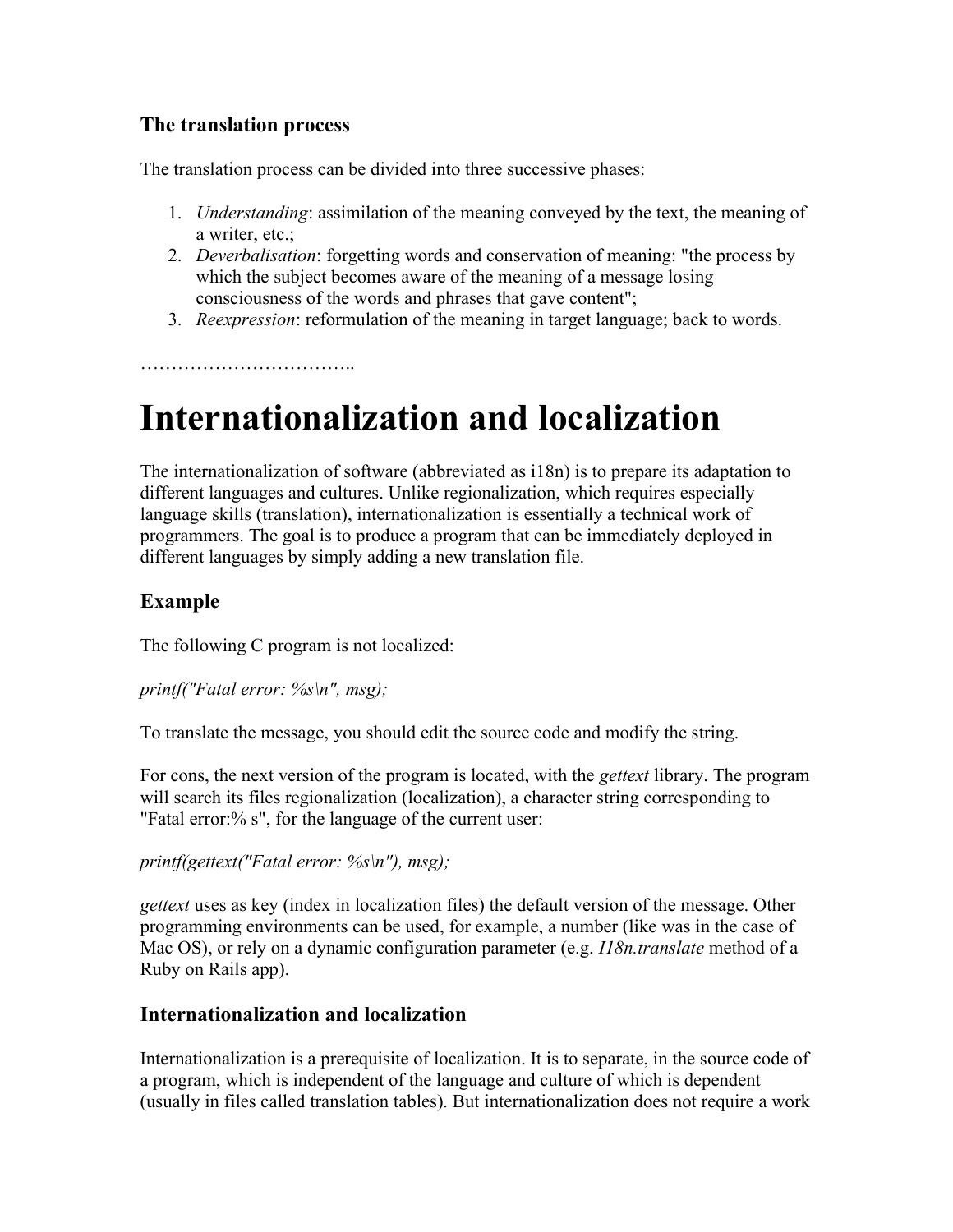on text messages. It is also sometimes possible to change the color codes (whose meaning can change depending on the crop), graphics (including the names of icons, some icons may also contain the written text to be translated), the format of dates or numbers, the writing direction (from right to left in Arabic, for example), the size of the graphic elements (German text is longer than in English, which can modify layout, etc.) to the way of granting plural words after a number (we will write "0 tâche fille" in French, but "0 chil*dren* process*es*" in English).

Internationalization is the set of technical mechanisms that allow the end user to choose the language of its interface and achieve sustainable results, linguistically speaking. However, it may not be sufficient to address "any language" that the program uses a limited set of characters, or some special fonts, or because the user does not have the right keyboard for entering data in one or another language. Migration or the inclusion of a wider set of characters may be needed especially to complete internationalization. Extensive games are offered, first in the ISO-2022 family, and secondly as Unicode, especially with UTF-8 / UTF-16. This step, more or less independent of internationalization (it can be done at the same time, before or after) is called "*multilingualization*." The terms are often written in abbreviated form **i18n** (18 number refers to the number between the first *i* and last *n* letters of the word "*internationalization*", an use invented by Digital Equipment Corporation in the years 1970 and 1980) and **L10n** for the word "*localization*" due to the length of the words.

Some companies, such as IBM and Sun Microsystems, use the term "*globalization*" to define the combination of internationalization and localization.

Microsoft defines internationalization as a combination of the expression "World-Readiness"' and localization. World-readiness is a task for the developer, and allows to use a product with many characters and writing many cultures (globalization) while separating the user interface in a localized resource file ( abbreviated **L12y**).

This concept is also known as "*NLS*" ("National Language Support" or "Native Language Support")

#### **Challenges**

Internationalization and localization efforts have to focus on the following characteristics:

……………………………………………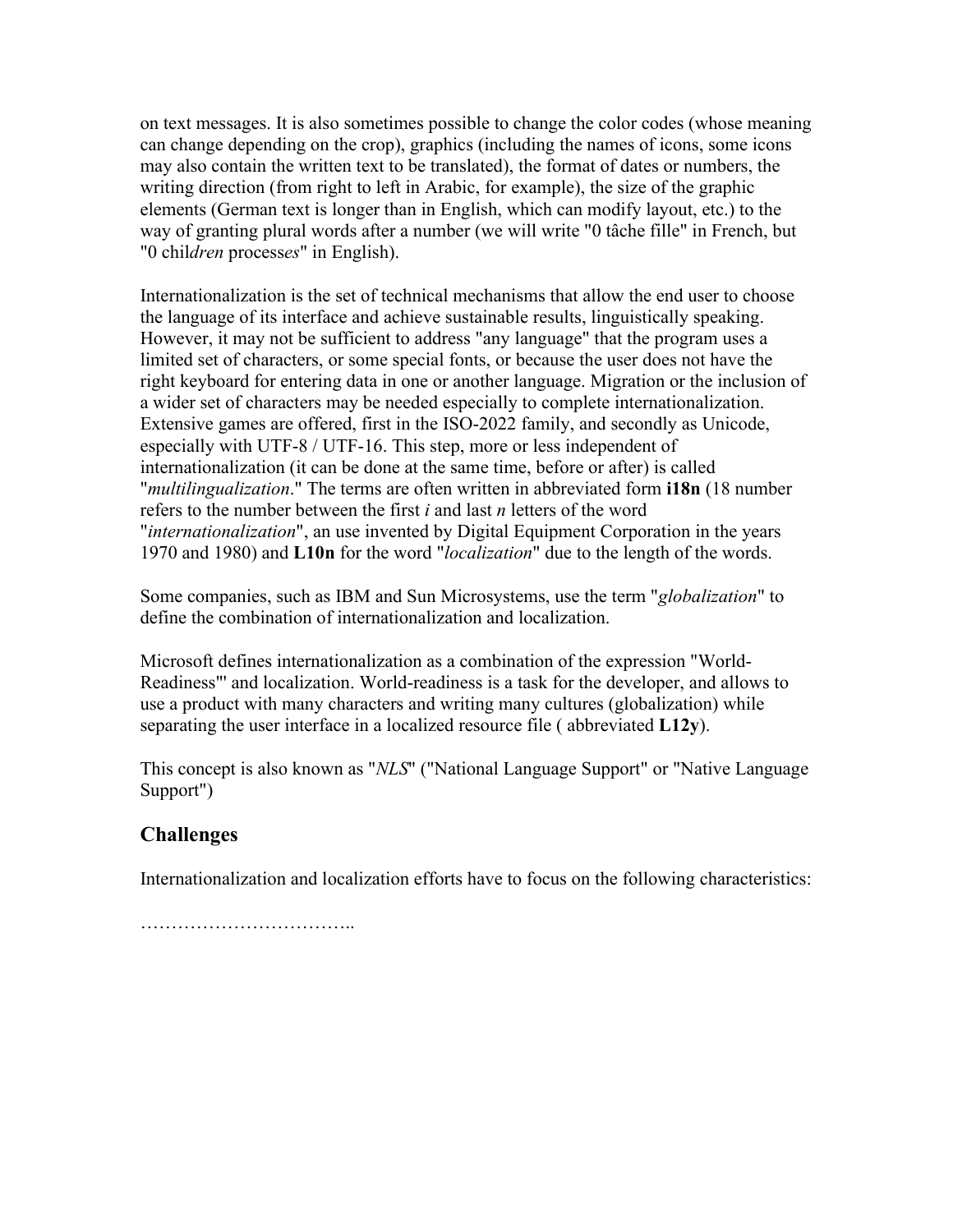# **Annexes: Translation in EU**

### **Translation Guide**

#### **Think before you write**

Clear writing starts with and depends on clear thinking. Ask yourself:

#### **Who will be reading the document?**

Three main groups of people read European Commission documents:

- EU insiders colleagues in the European Commission or other institutions
- outside specialists
- the general public which is by far the largest group.

Most European Commission documents are now on the.internet and. available to everyone. Everything we write and publish as part of our work for the European Commission inevitably affects the public image of the EU.

#### **What are you trying to achieve?**

What is the purpose of your document? After reading it, what will your readers have to do?

- make a decision?
- handle a certain situation?
- solve a particular problem?
- change their attitude towards something?

#### **What points must the document cover?**

- Decide on your message.
- Make a list or bubble diagram containing all the points you expect to make, in no particular order.
- Cross out the irrelevant points.
- Link the remaining points into related groups.
- Fill any gaps in your knowledge: make a note of facts you will need to check and/or experts you will need to consult.

This approach applies to practically all non-literary texts: memos, reports, letters, user guides, etc. For formal documents such as legtslation, specific drafting rules

must be followed.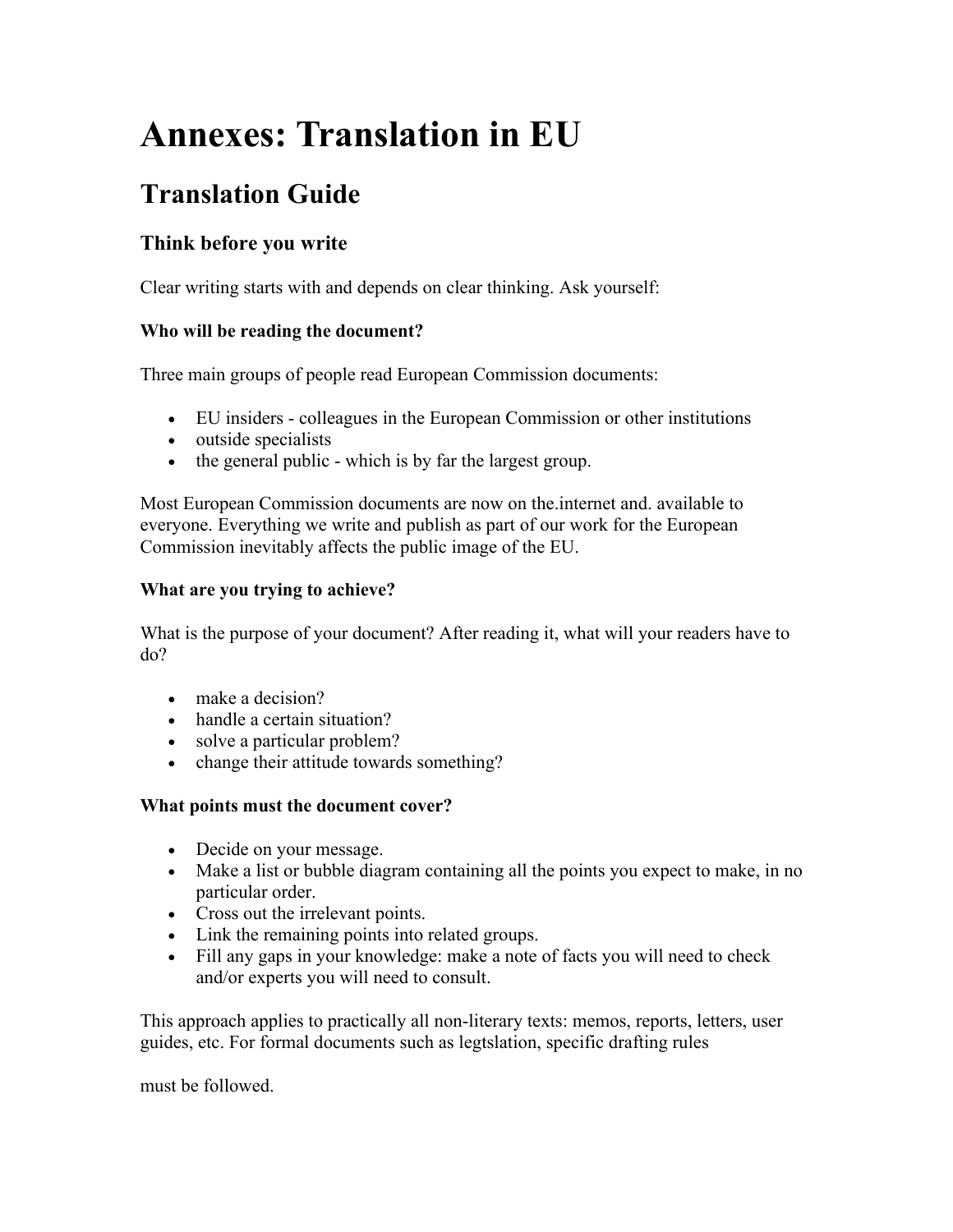**An alternative** is the **7 questions approach**. This is a structured method of covering relevant information:

- 1. **WHAT**? My essential messag
- 2. **WHO**? Persons concerned
- 3. **WHEN**? Days, hours, timelines, deadlines
- 4. **WHERE**? Places
- 5. **HOW**? Circumstances, explanations
- 6. **WHY**? Causes and/or objective
- 7. **HOW MUCH**? Calculable and measurable data.

…………………………………………

### **Clear English Tips**

Here are some tips to help translators avoid copying structure and wording from other languages that would be awkward in English. They should be useful to non-native speakers, but may serve as handy reminders for native speakers too.

#### **English prefers to be simple, concise and concrete.**

**Use simple words where appropriate.**

- *Change > to*
- **initiate** a programme > **start** a programme
- apply for **employment** > apply for **a job**
- **activities of a criminal nature** > **crime**
- **contribute to constructing** Europe > **help build** Europe
- **require assistance** > **need help**
- **request remuneration** > **ask for a fee**
- **specialised methodologies** > **special methods**
- an **agricultural holding with caprine animals** > a **goat farm**
- **with a possibility of dissemination** to producers > **and may be sent** to producers
- **in view / light of the fact that** fees are high > **because / as** fees are high
- **pursuant to / in accordance with / within the framework of** this Law > **under / according to** this Law
- **for the purpose of** protecting consumers  $>$  to protect consumers
- **for the purpose of its use** as a guide > **to be used / for use** as a guide
- important **from the point of view of** producers > important **for** producers
- the Directive **concerning / regarding / relating to** financial services > the Directive **on** financial services / the Financial Services Directive
- **despite the fact that** resources are limited > **although** resources are limited
- **prior to / subsequent to** the Council Decision > **before / after** the Council Decision
- **at the time when** the application is submitted > **when** the application is submitted
- **until such time as** a decision is taken > **until** a decision is taken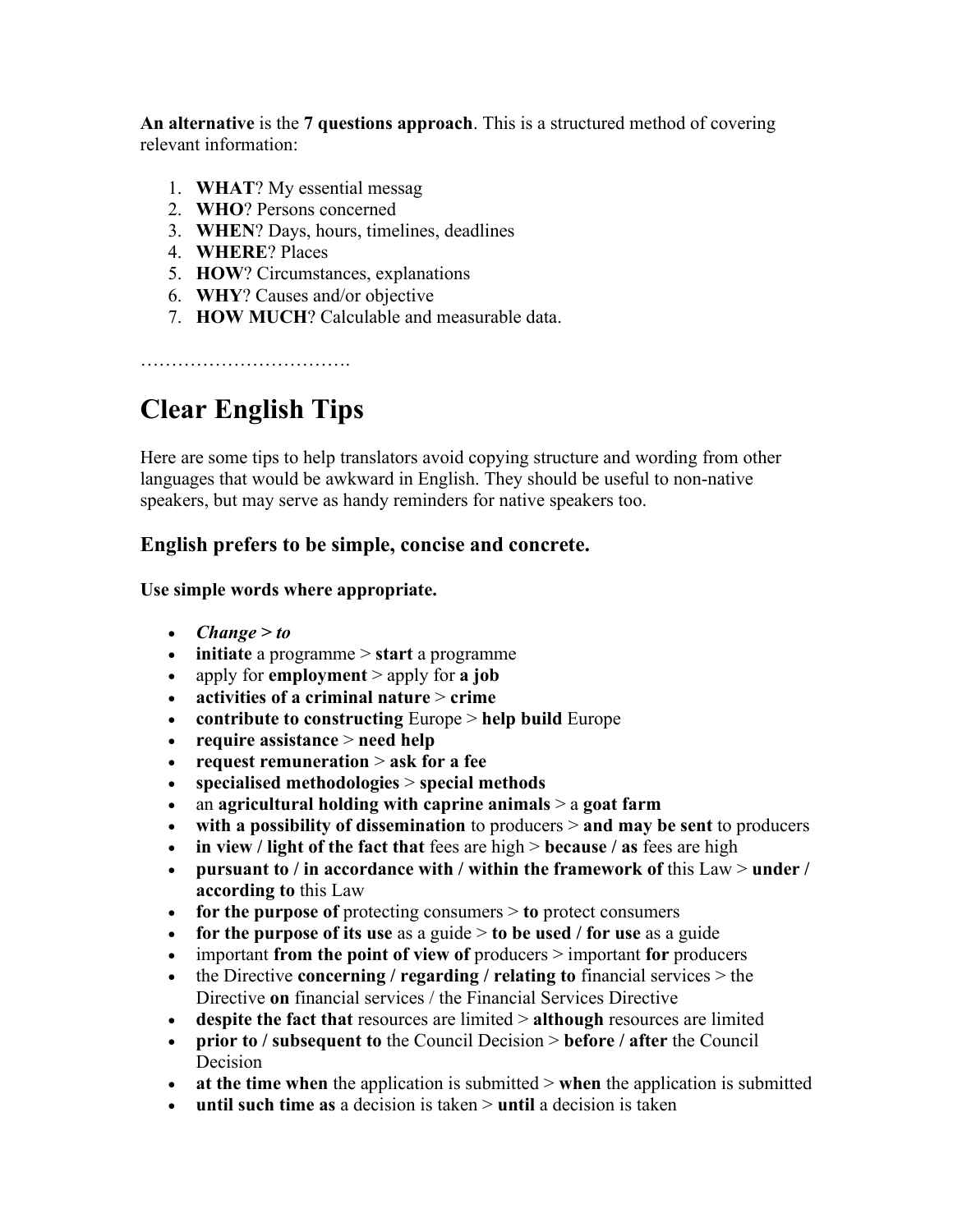- **on the occasion of its accession to** the EU > **when it joined** the EU / **on joining** the EU / **upon accession to** the EU
- Action is needed **at the present time**. > Action is needed **now**.
- Help is needed **in the near future**. > Help is needed **soon**.
- updated **on a daily basis** > updated **daily**
- the study **demonstrates / indicates** that > the study **shows** that
- the Commission i**s aware of the fac**t that > the Commission **knows** that
- $\cdot$  **in the event of an emergency**  $>$  **in an emergency**
- in the same context, it is necessary  $>$  it is also necessary
- **equal or superior to** EUR 10 000 > EUR 10 000 **or more**
- She **suffered an armed attack**. > She **was shot**.
- **It is inadvisable to be in control of a moving vehicle when suffering from fatigue**. > **Do not drive if you are tired**.

…………………………………………

### **English Style Guide**

This Style Guide is intended primarily for English-language authors and translators, both in-house and freelance, working for the European Commission. But now that so many texts in and around the EU institutions are drafted in English by native and non-native speakers alike, its rules, reminders and handy references aim to serve a wider readership as well.

In this Guide, 'style' is synonymous with a set of accepted linguistic conventions; it therefore refers to recommended in-house usage, not to literary style. Excellent advice on how to improve writing style is given in *The Plain English Guide* by Martin Cutts (Oxford University Press, 1999) and *Style: Toward Clarity and Grace* by Joseph M. Williams (University of Chicago Press, 1995), and the European Commission's own *How to write clearly*, all of which encourage the use of good plain English.

For reasons of stylistic consistency, the variety of English on which this Guide bases its instructions and advice is the standard usage of Britain and Ireland (for the sake of convenience, called 'British usage' or 'British English' in this Guide).

The Guide is divided into two clearly distinct parts, the first dealing with linguistic conventions applicable in all contexts and the second with the workings of the European Union — and with how those workings are expressed and reflected in English. This should not be taken to imply that 'EU English' is different from 'real English'; it is simply a reflection of the fact that the European Union as a unique body has had to invent a terminology to describe itself. However, the overriding aim in both parts of the Guide is to facilitate and encourage the writing of clear and reader-friendly English.

Writing in clear language can be difficult at the Commission, since much of the subject matter is complex and more and more is written in English by (and for) non-native speakers, or by native speakers who are beginning to lose touch with their language after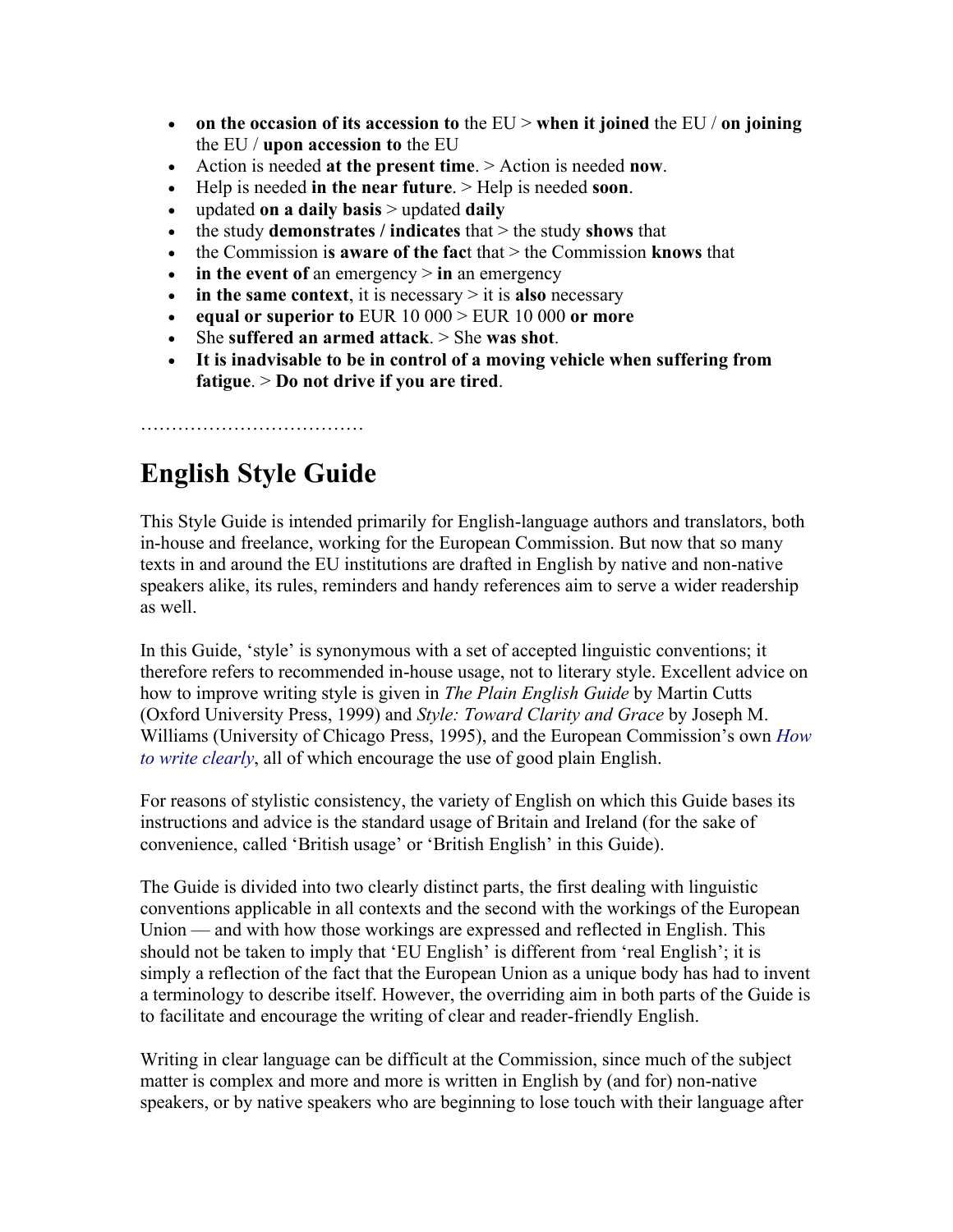years of working in a multilingual environment. We must nevertheless try to set an example by using language that is as clear, simple, and accessible as possible, out of courtesy to our readers and consideration for the image of the Commission.

In legislative texts, accuracy and clarity are of course paramount. But legal or bureaucratic language that we might regard as pompous elsewhere has its place in both legislation and preparatory drafting, though the specialist terms must be embedded in rock-solid, straightforward English syntax. In some cases — departmental memos or papers for specialist committees — we may regard 'Eurospeak' as acceptable professional shorthand; searching here for 'plain English' periphrases wastes time and simply irritates readers.

By contrast, in-house jargon is not appropriate in documents addressing the general public such as leaflets or web pages. Information of practical use, e.g. on rights, applying for jobs or accessing funding, must be immediately understandable even to those unfamiliar with the workings and vocabulary of the EU. This also means, for example, using short paragraphs, simple syntax and highlighting devices such as bullets. For more information on writing web pages in particular, see the 'Writing for the web' section of the Commission's Information Provider's Guide.

So 'style' is a matter of everyday concern to both authors and translators, for whom we hope this Guide will be a practical source of information and an aid to consistency. We have tried to bring together much that is available disparately in publications such as the Interinstitutional Style Guide published by the EU Publications Office, the Commission's Legislative Drafting Manual and the interinstitutionally produced Joint Practical Guide for the drafting of EU legislation. Needless to say, our Guide does not in any way aim to replace these publications, which are well worth consulting in their own right.

The English Style Guide's current Editorial Committee is: *Lorence Astwood Sarah Butcher Mireille Cayley Tim Cooper (chair) Sue Dunlop John Fallas Fiona Harris Mark Osborne Jonathan Stockwell Julia Townsend Philip Waywell* 

All work for the European Commission's Directorate-General for Translation.

Many others have contributed their time and expertise over the years, and even though they remain nameless here, they are not forgotten.

The current edition of the Guide is the seventh. The first was published back in 1982. This seventh edition has been slimmed down considerably, since nearly all the annexes have been removed.

…………………………………..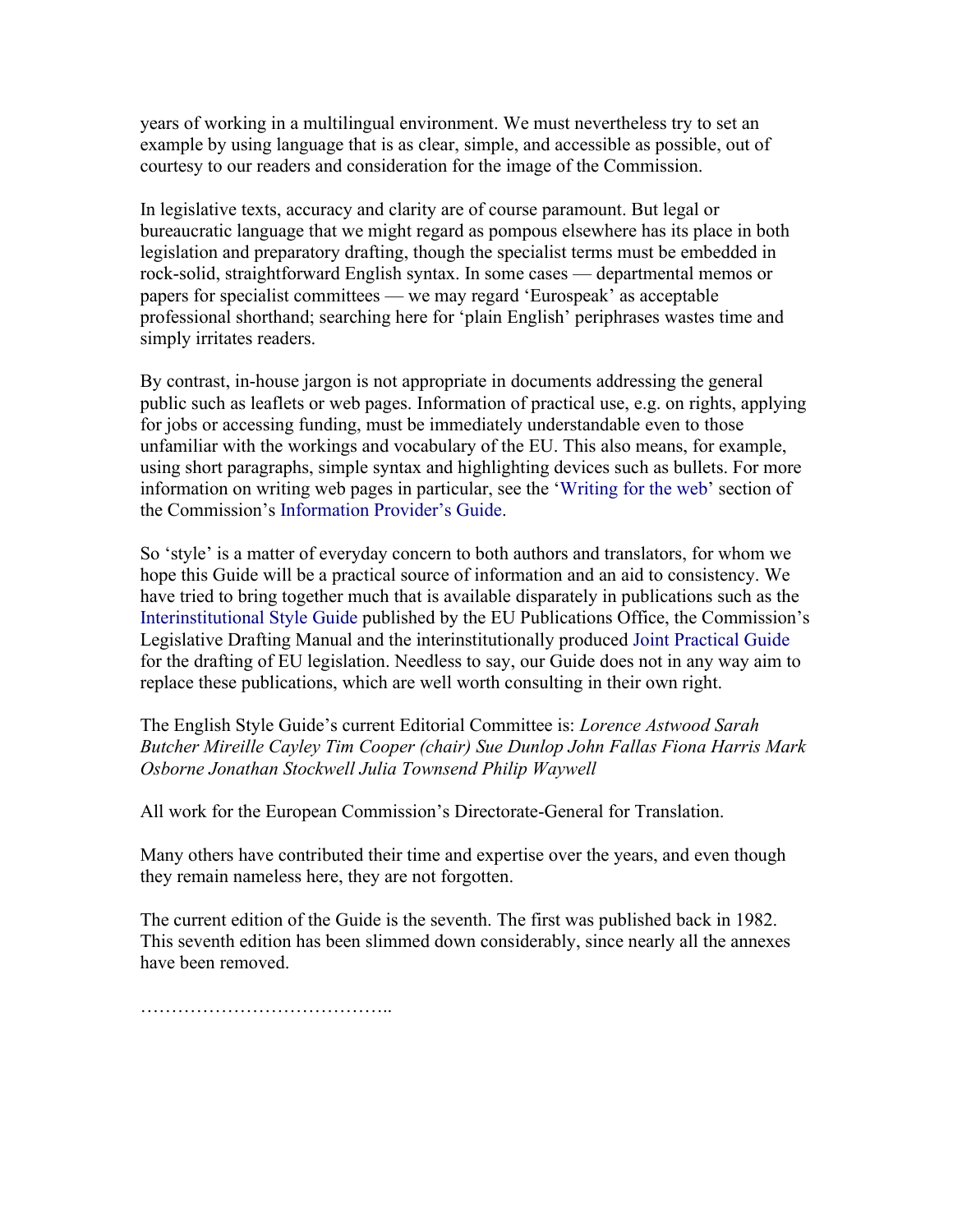### **Style Guide for EU Member States**

#### **Austria**

Full name: *Republic of Austria.* Note that the Austrian *Bundesländer* are called 'provinces' in English.

Official language: German.

#### **Geography**

#### **Cities**

Write *Vienna* for *Wien*. Otherwise, retain the original spelling, including any accents (e.g. *Sankt Pölten*).

#### **Lakes**

Write *Lake Constance* for *Bodensee*.

#### **Mountains**

Anglicise the *Alps*.

#### **Regions**

- **ÖSTERREICH** 
	- o **AUSTRIA**
- Ostösterreich
	- o East Austria
- *Burgenland* 
	- o *Burgenland*
- *Niederösterreich* 
	- o *Lower Austria*
- *Wien* 
	- o *Vienna*
- **Südösterreich**

#### o **South Austria**

- *Kärnten* 
	- o *Carinthia*
- *Steiermark* 
	- o *Styria*
- **Westösterreich** 
	- o **West Austria**
- *Oberösterreich* 
	- o *Upper Austria*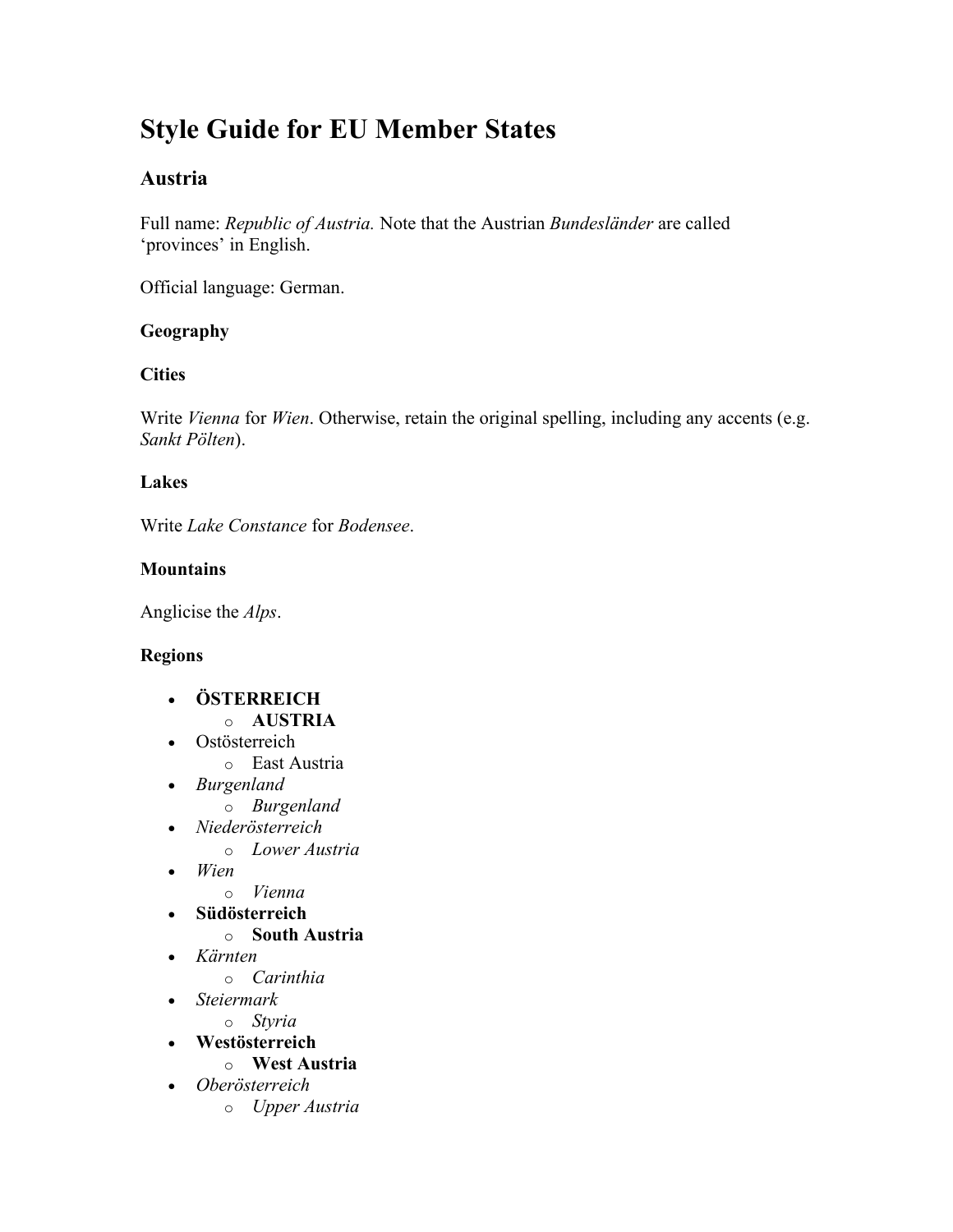- *Salzburg* 
	- o *Salzburg*
- *Tirol* 
	- o *Tyrol*
- *Vorarlberg* 
	- o *Vorarlberg*

#### **Judicial bodies**

- Arbeits- und Sozialgericht Wien
	- o Labour and Social Court, Vienna
- Bezirksanwalt
	- o District Prosecutor
- Bezirksgericht
	- o District Court
- Bundesfinanzgericht
	- o Federal Fiscal Court (as of 1.1.2014)
- Bundesvergabeamt
	- o Federal Procurement Office (obsolete as of 1.1.2014)
- Bundesverwaltungsgericht
	- o Federal Administrative Court (as of 1.1.2014)
- Erster Generalanwalt
	- o First Solicitor General
- Generalanwalt
	- o Solicitor General
- Generalprokurator
	- o Procurator General
- Generalprokuratur
	- o Procurator General's Office
- Handelsgericht Wien
	- o Commercial Court, Vienna
- Landesgericht
	- o Regional Court
- Landesvergabeamt
	- o Regional Procurement Office
- Landesverwaltungsgericht
	- o Regional Administrative Court (as of 1.1.2014)
- Oberlandesgericht
	- o Higher Regional Court
- Oberstaatsanwalt
	- o Senior Public Prosecutor
- Oberster Gerichtshof
	- o Supreme Court of Justice / Supreme Court
- Rechnungshof
	- o Public Audit Office
- **Sprengelrichter**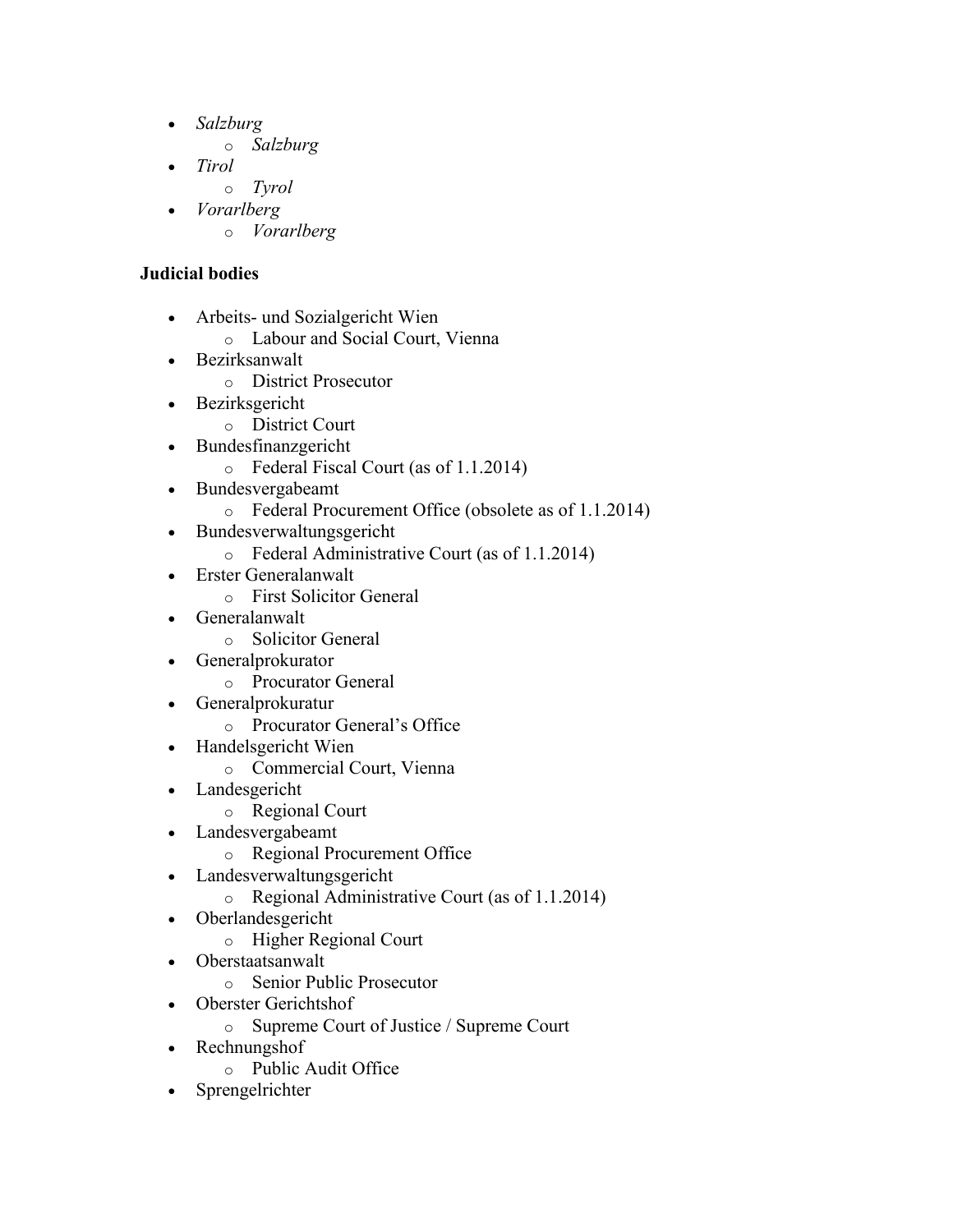- o substitute judge
- Staatsanwalt
	- o Public Prosecutor
- Unabhängiger Bundesasylsenat
	- o Independent Federal Asylum Tribunal (obsolete since 2008)
- Unabhängiger Finanzsenat
	- o Independent Finance Tribunal (obsolete as of 1.1.2014)
- Unabhängiger Verwaltungssenat
	- o Independent Administrative Tribunal (obsolete as of 1.1.2014)
- Verfassungsgerichtshof
	- o Constitutional Court
- Vergabekontrollsenat Wien
	- o Public Procurement Review Chamber, Vienna (obsolete as of 1.1.2014)
- Verwaltungsgerichtshof
	- o Administrative Court
- Volksanwaltschaft
	- o Ombudsman Board

#### **Legal instruments**

- Bescheid
	- o decision
- Bundesgesetz
	- o federal act/law
- Bundesverfassung
	- o Constitution
- Durchführungsverordnung
	- $\circ$  implementing regulation(s)
- Erlass  $(=$  generelle Weisung)
	- o general (administrative) circular
- Gesetz
	- o act/law
- (Rechts)bestimmungen
	- o provisions (of law)/legislation/laws
- (Rechts)verordnung
	- o regulation
- (Rechts)vorschrift
	- o (legal) provision/provision (of law)
- (Rechts)vorschriften
	- o provisions (of law)/legislation/laws
- Rundschreiben
	- o circular
- Weisung
	- o administrative circular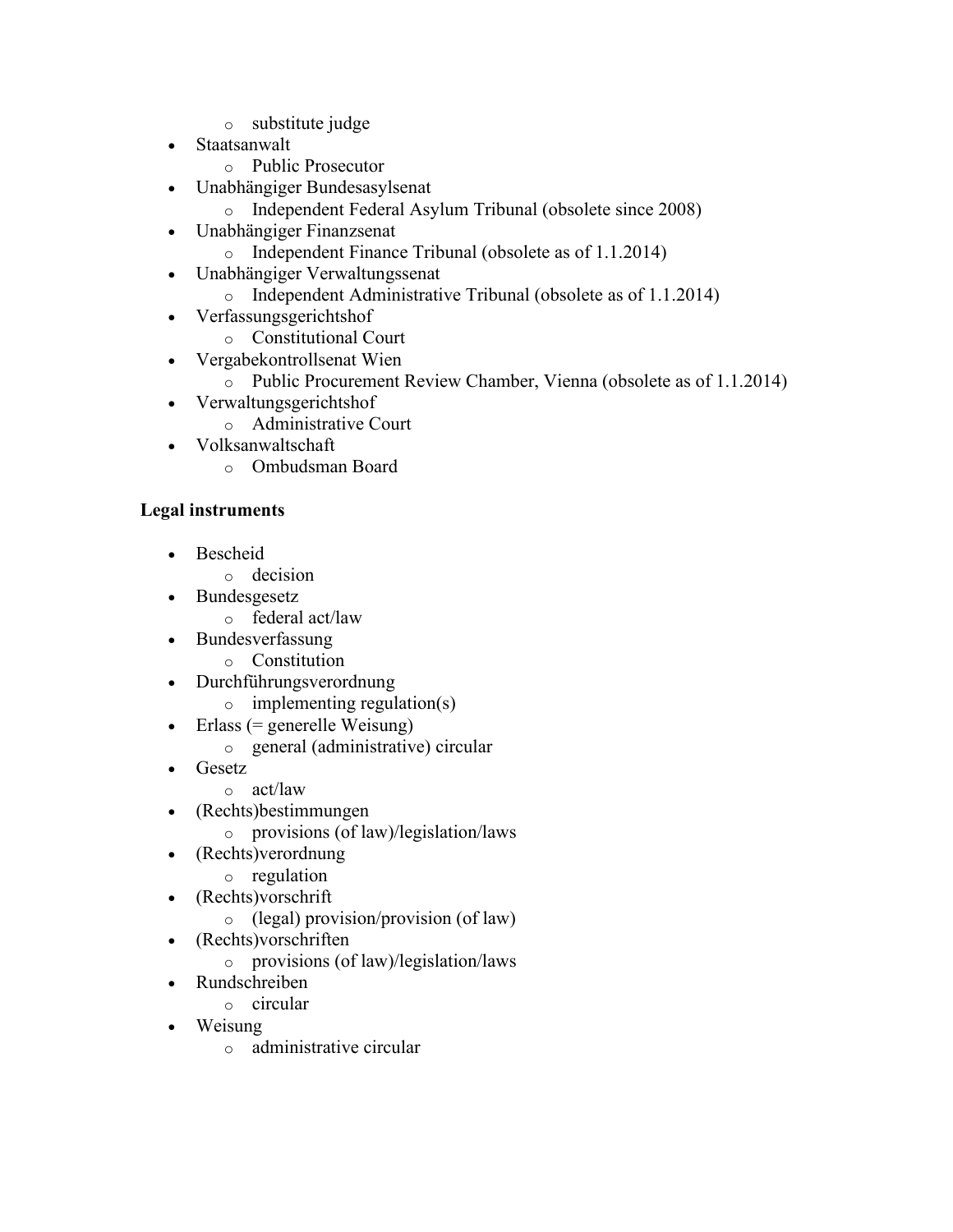For English translations of Austrian acts see: Bundeskanzleramt Legal Information System – Austrian Laws in English.

#### **Government bodies and administrative divisions**

- Bezirk
	- o Translate as 'district' or 'district authority' [an Austrian *Bezirk*  corresponds to a German *Kreis* in the NUTS breakdown].
- Bezirkshauptmann
	- o Translate as 'head of the district authority, District of ...'.
- Bundesland, Bundesländer
	- o *Bundesland/länder* are the usual terms in Austria and, for Austria, are translated as 'province(s)'.
- Bundesrat
	- o Write 'Bundesrat'. Where a gloss is considered necessary, add 'Upper House of Parliament' in brackets after the first occurrence. Alternatively, consideration can be given to adding the literal translation, 'Federal Council', as a gloss.
- Bundesversammlung
	- o Translate as 'Bundesversammlung', adding 'Federal Assembly' in brackets after the first occurrence, if a gloss if considered necessary.
- Gemeinde
	- o Translate as 'municipality'.
- Land, Länder
	- o See *Bundesland, Bundesländer* above.
	- Landeshauptmann
		- o Translate as 'Governor'.
- Nationalrat
	- o Write 'Nationalrat'. Where a gloss is considered necessary, add 'Lower House of Parliament' in brackets after the first occurrence. Alternatively, consideration can be given to adding the literal translation, 'National Council', as a gloss.

………………………….

# **Quotes**

Translators are the shadow heroes of literature, the often forgotten instruments that make it possible for different cultures to talk to one another, who have enabled us to understand that we all, from every part of the world, live in one world.  $\sim$  Paul Auster

Translation is that which transforms everything so that nothing changes.  $\sim$  Grass Günter

Translation is not a matter of words only: it is a matter of making intelligible a whole culture.  $\sim$  Anthony Burgess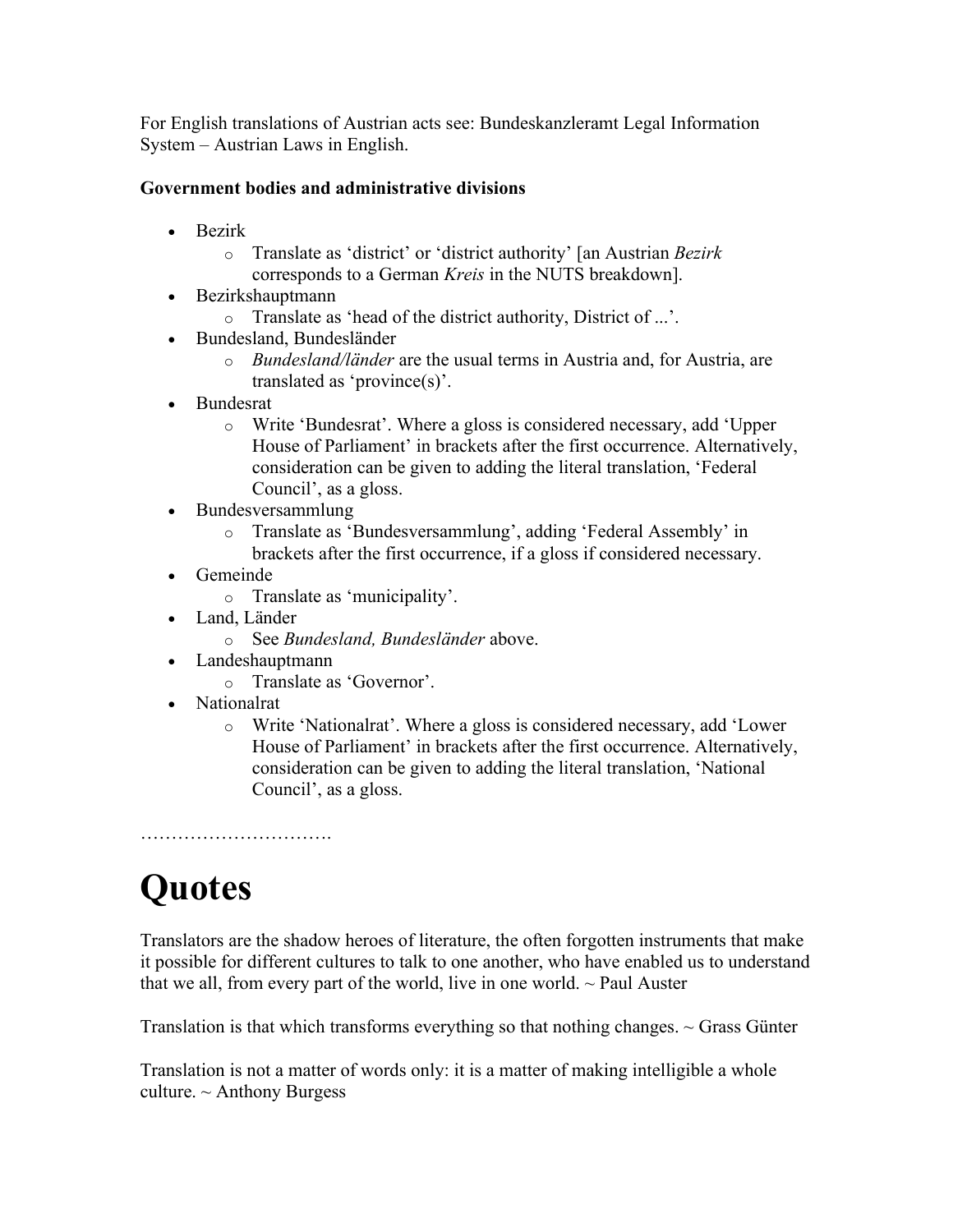Translation is like a woman. If it is beautiful, it is not faithful. If it is faithful, it is most certainly not beautiful.  $\sim$  Yevgeny Yevtushenko

As far as modern writing is concerned, it is rarely rewarding to translate it, although it might be easy. Translation is very much like copying paintings.  $\sim$  Boris Pasternak

Translation cannot be dissociated from the notion of progress, some even maintain that a society can be measured by the translation it accepts.  $\sim$  Jean-Francois Joly

Say what we may of the inadequacy of translation, yet the work is and will always be one of the weightiest and worthiest undertakings in the general concerns of the world.  $\sim$  J. W. Goethe

If I am selling to you, I speak your language. If I am buying, dann müssen sie Deutsch sprechen.  $\sim$  Willy Brandt

The best thing on translation was said by Cervantes: translation is the other side of a tapestry. ~ Leonardo Sciascia

# **Contents**

Translation

- Assessment of the amount of translated texts
- Translation and interpretation
- - Translation documents
- Translation theories
- - Practical / communicative approach
- - Approaches of literary theories
- - Sociolinguistic mainstream
- - Approaches based on linguistic theories
- - Approaches based on philosophical and hermeneutic concepts
- - Semiotic approaches
- The translation process
- Types of translations
- - Technical translation
- Schools of thought
- Difficulties associated with specialized domains
- The problem of double translation
- Thoughts about translation
- European standard for translation services
- Beautiful infidels
- Self-translation
- - Types of self-translation
- - Factors that promote self-translation
- - Self-translation and not authorial translation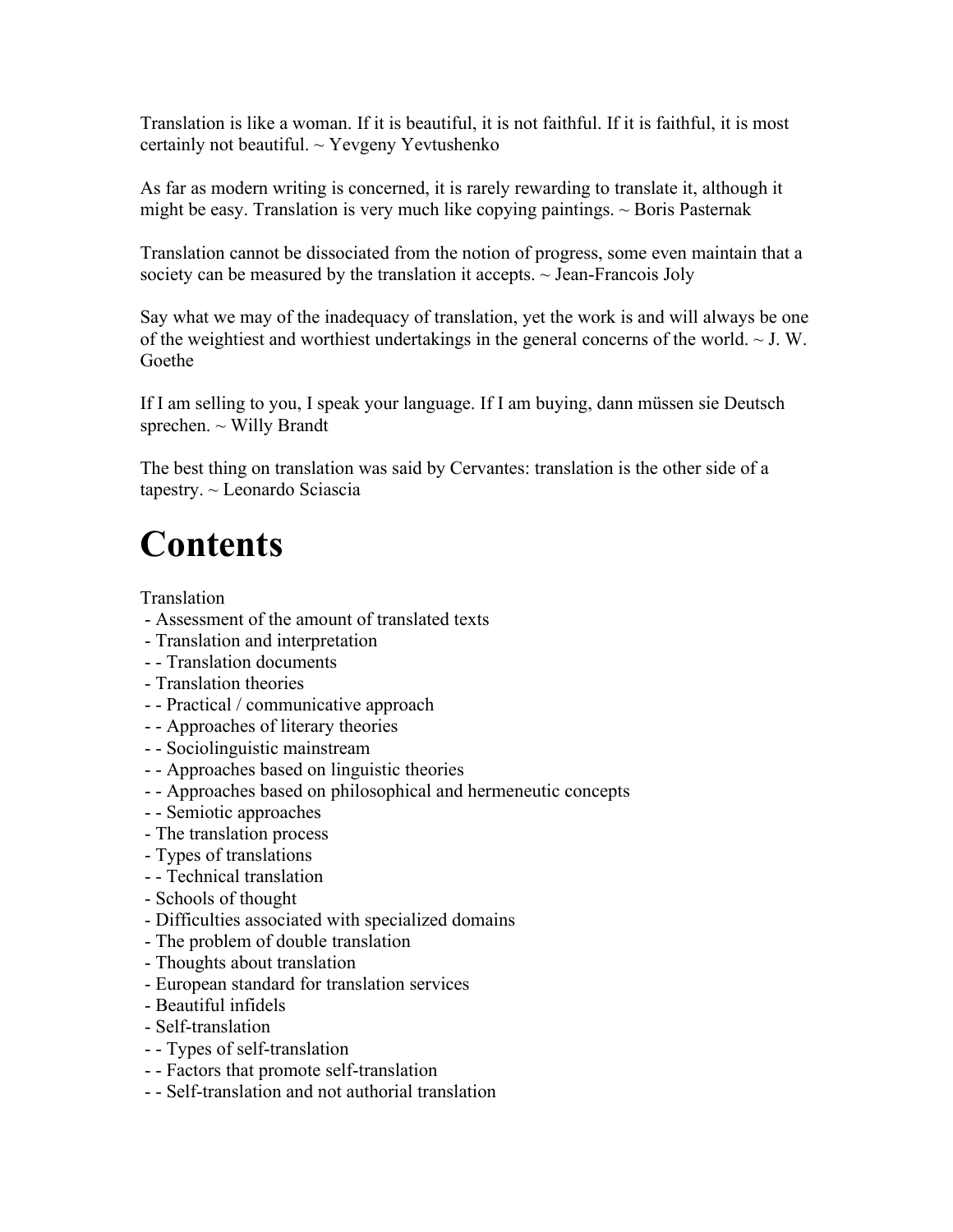- Technical translation
- - Terminology
- - Translation process
- - Translation tools
- - The technical translator
- - Status
- - Remuneration
- Conference interpreting
- - Methods of interpretation
- - Skills of the interpreter
- - Contexts and working languages
- - The interpretation in international institutions
- - UNESCO
- - European Union
- Internationalization and localization
- Example
- Internationalization and localization
- Challenges
- Software localization
- - Difficulties
- - Composing specifications
- - Special tools
- Computer-assisted translation
- Translation memory
- - Advantages and disadvantages
- - General operation
- - Various
- - Software
- Machine translation
- - Translation process
- - Prerequisites
- - Difficulties
- - Approaches
- - Development
- - Existing products and services
- - Prospective
- Parallel text
- Subtitle
- Subtitling or dubbing?
- Description
- Subtitling the movies
- - Spotting
- - Translation
- - Simulation
- - Engraving, inlaying or packaging
- - The live broadcast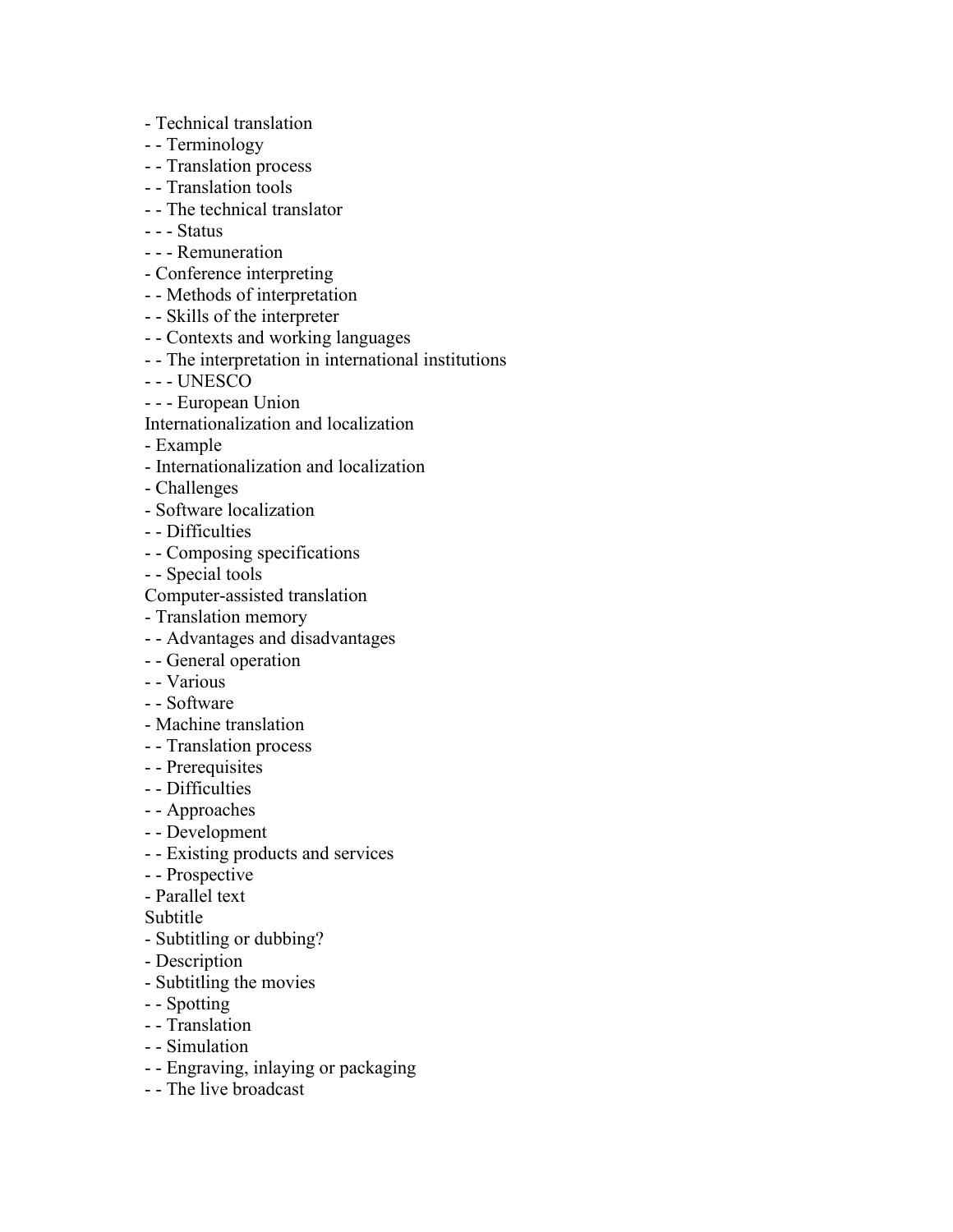- Live captioning
- - Velotype
- - Touch typing
- - Computer-aided stenotype
- - Speech recognition
- Surtitles
- - Comments
- - Technical means
- - Artistic issues
- Quasi instant voice translation
- - Difficulties
- - Ongoing projects
- - Future
- Translation Studies
- Theories of translation Interpretive theory
- Back-translation
- - The proper use of back-translation
- False friends
- - Cognates
- - Complete false friends
- - Partial false friends
- - False cognates
- Translation process
- - The implications of the "inside" language
- - Total and not absolute translation
- - A single model
- Untranslatability
- - Hovering
- - Translation methods
- - Adaptation
- - Calque
- - Compensation
- - Borrowing
- - Periphrasis
- - Translator's note
- - Untranslatability of poetry and puns
- - An amazing counterexample
- Translators
- Translator's notes
- European Master's in Translation
- - European Master's in Translation
- - Organization of EMT
- - Core skills
- - The EMT label
- - EMT Network
- - Eligibility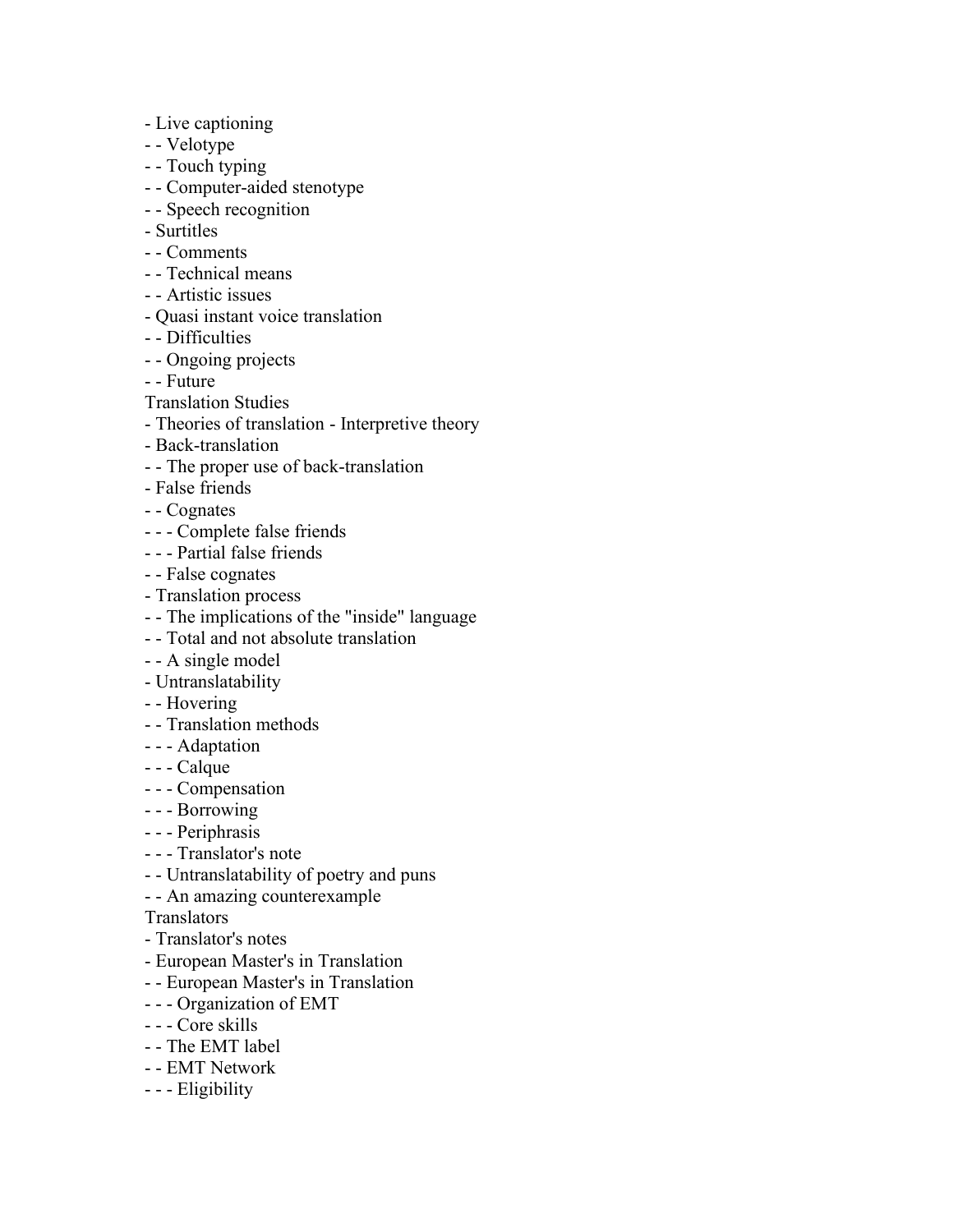- - Members

- European Council of Literary Translators' Associations
- - History
- - Objectives
- International Translation Day
- Annexes: Translation in EU
- Translation Guide
- - Think before you write
- - Who will be reading the document?
- - What are you trying to achieve?
- - What points must the document cover?
- - Focus on the reader
- - Be direct and interesting
- - Get your document into shape
- - When you start
- - As you write
- - Two common problems at the European Commission:
- - KISS Keep It Short and Simple
- - Short...
- - ... and Simple:
- - Simple, uncluttered style also means:
- - Make sense structure your sentences
- - Cut out excess nouns verb forms are livelier
- - Be concrete, not abstract
- - Prefer active verbs to passive
- - Name the agent
- - Beware of false friends, jargon and abbreviations
- - Avoid false friends
- - Avoid or explain jargon
- - Take care with abbreviations
- - Revise and cheque check
- Clear English Tips
- - English prefers to be simple, concise and concrete.
- - Use simple words where appropriate.
- - Prefer a verb to an abstract noun
- - Prefer a gerund to an abstract noun
- - Prefer participles to relative clauses
- - And eliminate participles entirely if appropriate.
- - Use the passive voice sparingly
- - Consider replacing negatives with positives
- - Consider short forms and pronouns to avoid repeating full names …
- - Express conditions, including hidden ones, with 'if' ...
- - In general, cut out extra verbiage.
- - English prefers straightforward syntax
- - Keep the subject close to the beginning of the sentence
- - Avoid splitting up subjects, modals, verbs and direct objects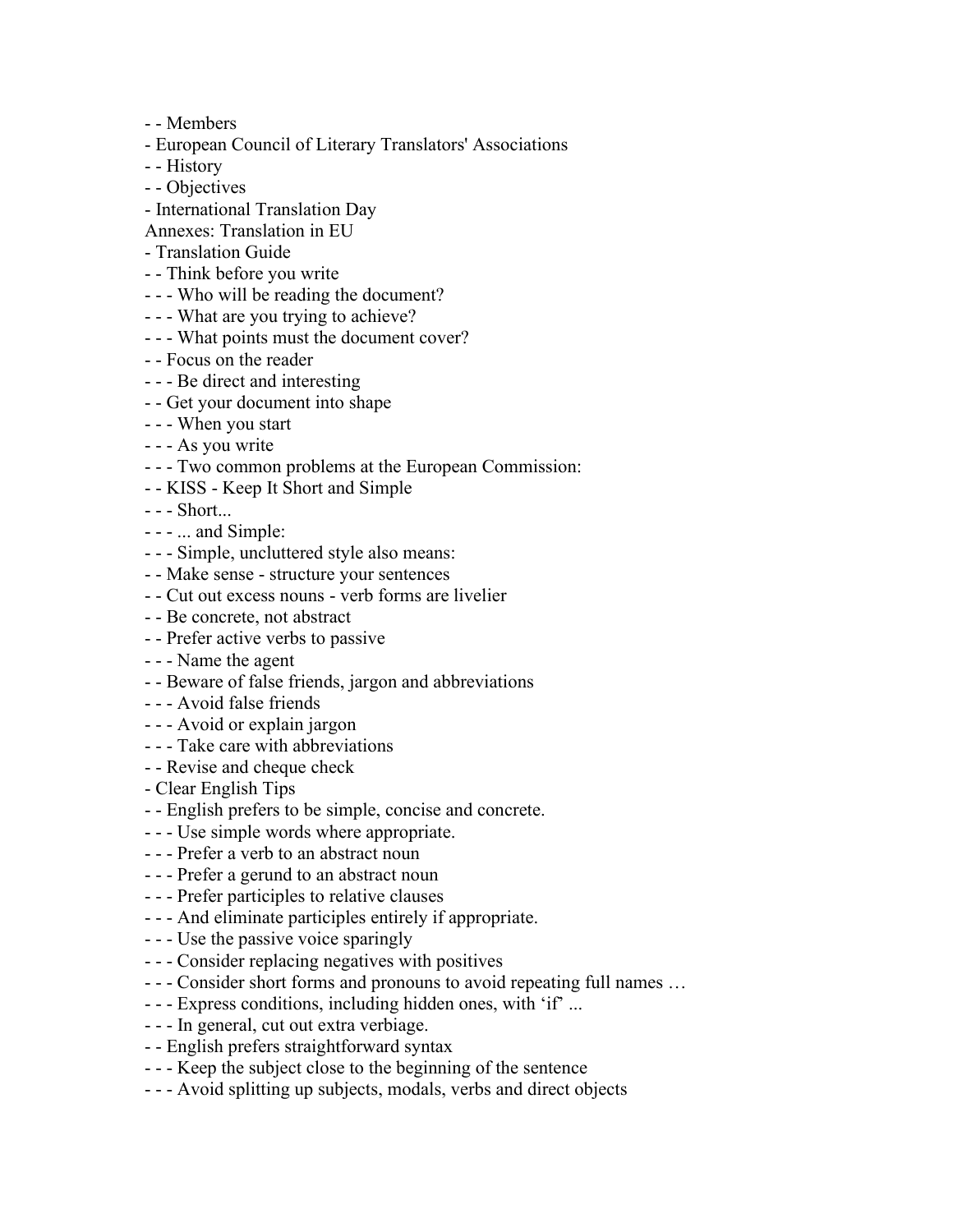- - - If a sentence is too long, pull information out into separate sentences.

- - - Use topic-introducing phrases sparingly.

- - English may use different number, articles, gender or words from other languages

- - Keep uncountable nouns in the singular.
- - Use 'a' rather than 'the' for members of a class.
- - Do not use gender pronouns for entities.
- - Consider alternatives to 'of'.
- - Finally, avoid 'false friends' in translation.
- English Style Guide
- - Introduction
- - Writing English
- - GENERAL
- - SPELLING
- - PUNCTUATION
- - NUMBERS
- - ABBREVIATIONS AND SYMBOLS
- - Acronyms and initialisms
- - Contractions and truncations
- - FOREIGN IMPORTS
- - PARTS OF SPEECH
- - LISTS
- - SCIENCE GUIDE
- - FOOTNOTES, CITATIONS AND REFERENCES
- - CORRESPONDENCE
- - PERSONAL NAMES AND TITLES
- - NAMES OF BODIES
- - GENDER-NEUTRAL LANGUAGE
- - About the European Union
- - THE EUROPEAN UNION
- - PRIMARY LEGISLATION
- - SECONDARY LEGISLATION
- - THE EU INSTITUTIONS
- - REFERENCES TO OFFICIAL PUBLICATIONS
- - EU FINANCES
- - MEMBER STATES
- - OFFICIAL LANGUAGES AND CURRENCIES
- - EXTERNAL RELATIONS
- - TRANSLITERATION
- - TRANSLITERATION TABLE FOR GREEK
- - TRANSLITERATION TABLE FOR CYRILLIC
- - FORMS OF ADDRESS
- - Envelop
- - Start
- - Close
- - Envelop
- - Start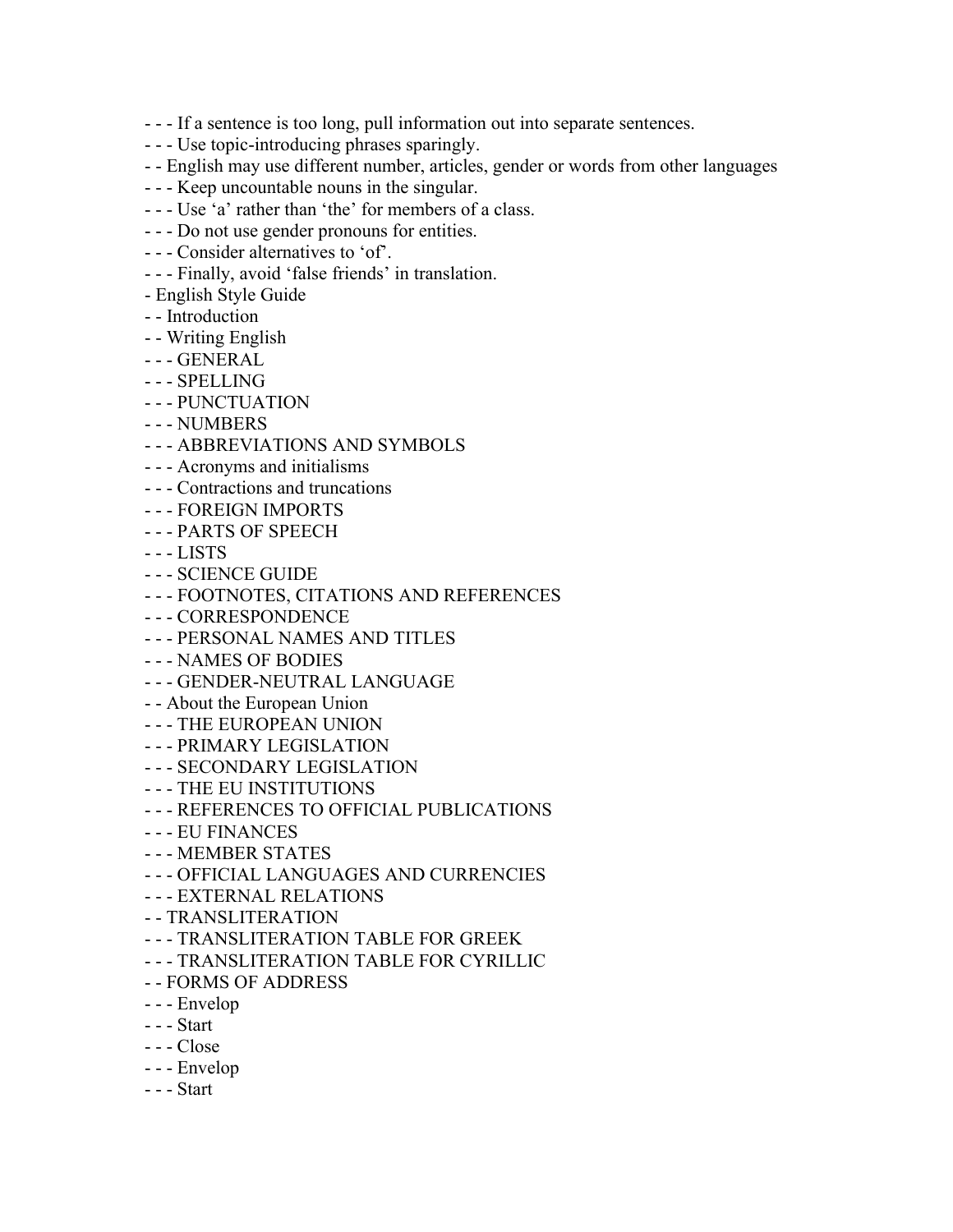- - Close
- - Envelop
- - Start
- - Close
- - Envelop
- - Start
- - Close
- - Envelop
- - Start
- - Close
- - Envelop
- - Start
- - Close
- - Envelop
- - Start
- - Close
- - Envelop
- - Start
- - Close
- - Envelop
- - Start
- - Close
- - Envelop
- - Start
- - Close
- - Envelop
- - Start
- - Close
- - Envelop
- - Start
- - Close
- Style Guide for EU Member States
- - Austria
- - Geography
- - Judicial bodies
- - Legal instruments
- - Government bodies and administrative divisions
- - Belgium
- - Geography
- - Judicial bodies
- - Legal instruments
- - Federal structure
- - Bulgaria
- - Geography
- - Judicial bodies
- - Legal instruments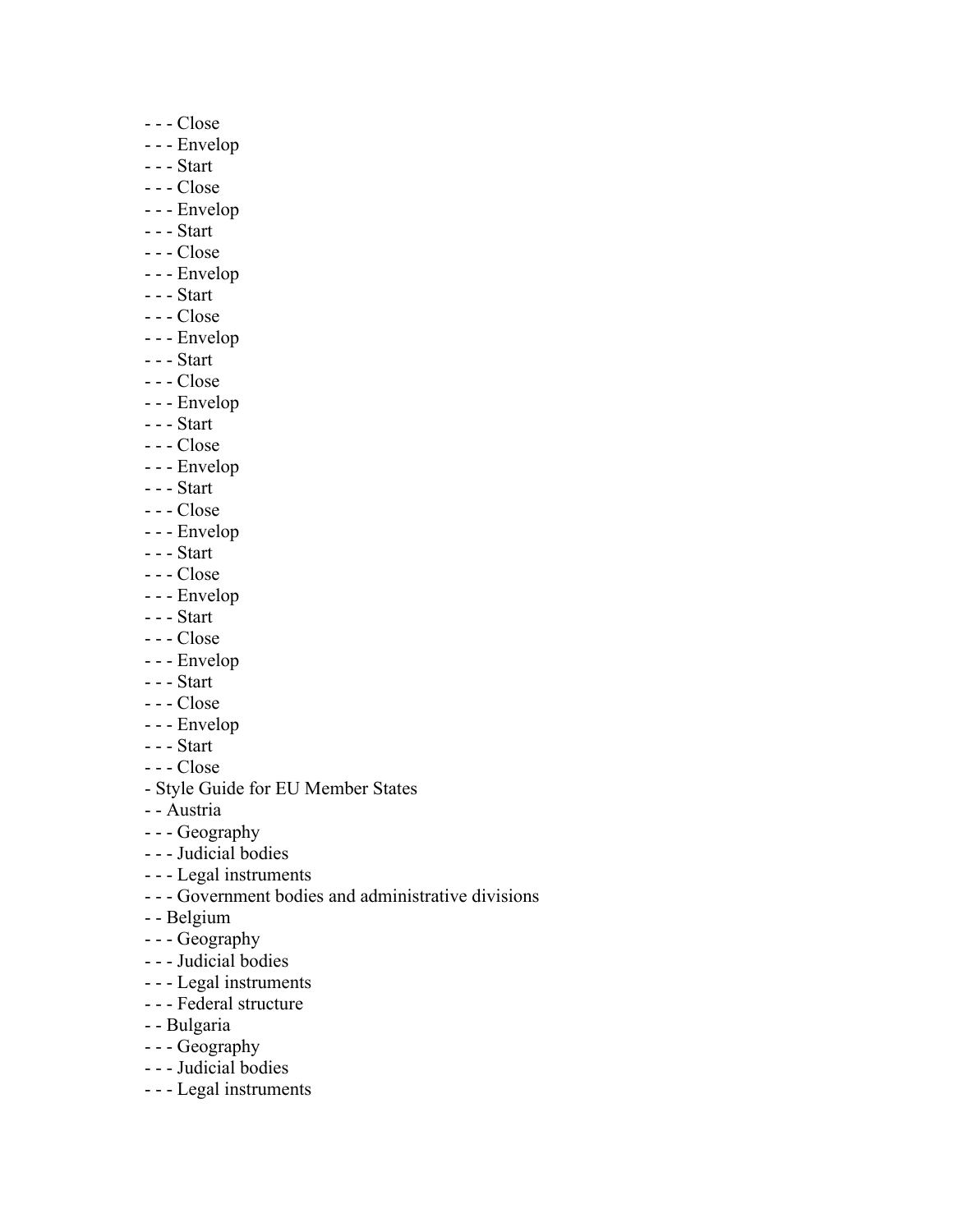- - Croatia
- - Geography
- - Regions
- - Judicial bodies
- - Political and administrative structure
- - Legal instruments
- - Law gazettes, official gazettes and official journals
- - Miscellaneous
- - Cyprus
- - Geography
- - Judicial bodies
- - Legal instruments
- - Czech Republic
- - Geography
- - Judicial bodies
- - Legal instruments
- - Denmark
- - Geography
- - Judicial bodies
- - Legal instruments
- - Estonia
- - Geography
- - Judicial bodies
- - Legal instruments
- - Law gazettes, official gazettes and official journals
- - Finland
- - Geography
- - Judicial bodies
- - Legal instruments
- - Law gazettes, official gazettes and official journals
- - France
- - Geography
- - Judicial bodies
- - Legal instruments
- - Germany
- - Geography
- - Judicial bodies
- - Legal instruments
- - Government bodies and administrative divisions
- - Greece
- - Geography
- - Judicial bodies
- - Legal instruments
- - Hungary
- - Geography
- - Judicial bodies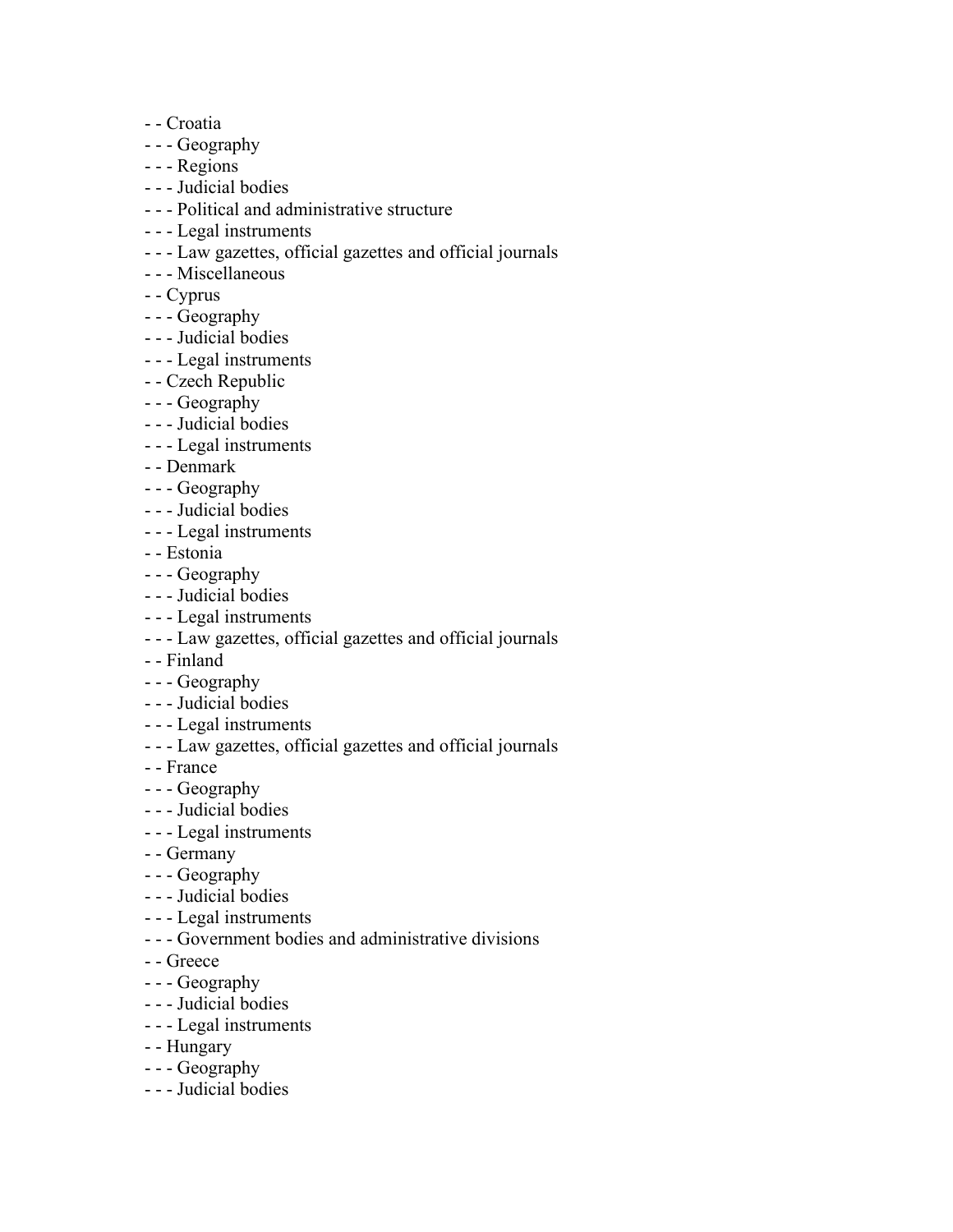- - Legal instruments
- - Iceland
- - Judicial bodies
- - Ireland
- - Italy
- - Geography
- - Judicial bodies
- - Legal instruments
- - Latvia
- - Geography
- - Judicial bodies
- - Legal instruments
- - Lithuania
- - Geography
- - Judicial bodies
- - Legal instruments
- - Law gazettes, official gazettes and official journals
- - Luxembourg
- - Geography
- - Judicial bodies
- - Legal instruments
- - Malta
- - Geography
- - Judicial bodies
- - Legal instruments
- - Netherlands
- - Geography
- - Judicial bodies
- - Legal instruments
- - Poland
- - Geography
- - Judicial bodies
- - Legal instruments
- - Law gazettes, official gazettes and official journals
- - Portugal
- - Geography
- - Judicial bodies
- - Legal instruments
- - Romania
- - Geography
- - Judicial bodies
- - Legal instruments
- - Slovakia
- - Geography
- - Judicial bodies
- - Legal instruments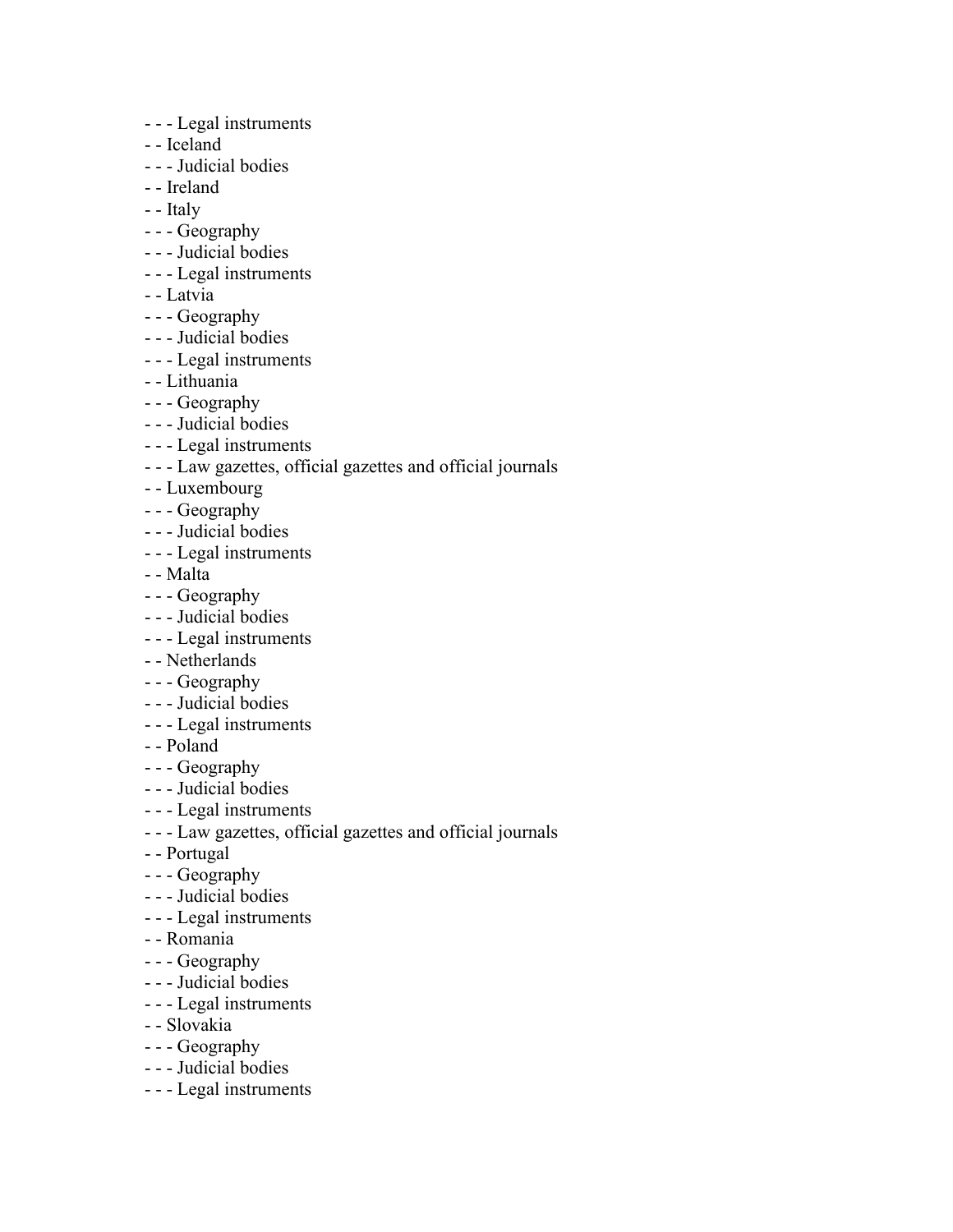- - Spain - - - Geography - - - Judicial bodies - - - Legal instruments - - Sweden - - - Geography - - - Judicial bodies - - - Legal instruments - - Turkey - - - Judicial bodies - - - Legal instruments - - United Kingdom - - - Geography **Quotes** References About the author - Nicolae Sfetcu

### **Book**



For a "smart", sensible translation , you should forget not the<br>knowledge acquired at school or university, but the corrective<br>standards. Some people want a translation with the touch of<br>the source version, while another anguage. We have to realize that both people have right and<br>wrong, and that their only fault is to present requirement as<br>an absolute truth.

"If a sentence is ambiguous, the translation must also be".

There is another critical, less easy to argue, based on an Italian phrase with particularly strong wording: "Traduttore, traditore".

What to sacrifice, clarity or brevity, if the formula in the text is brief and effective, but impossible to translate into so few words with the exact meaning?

**NICOLAE SFETCU** 

**HOW TO TRANSLATE** 

**ENGLISH TRANSLATION GUIDE IN EUROPEAN UNION** 

Nicolae Sfetcu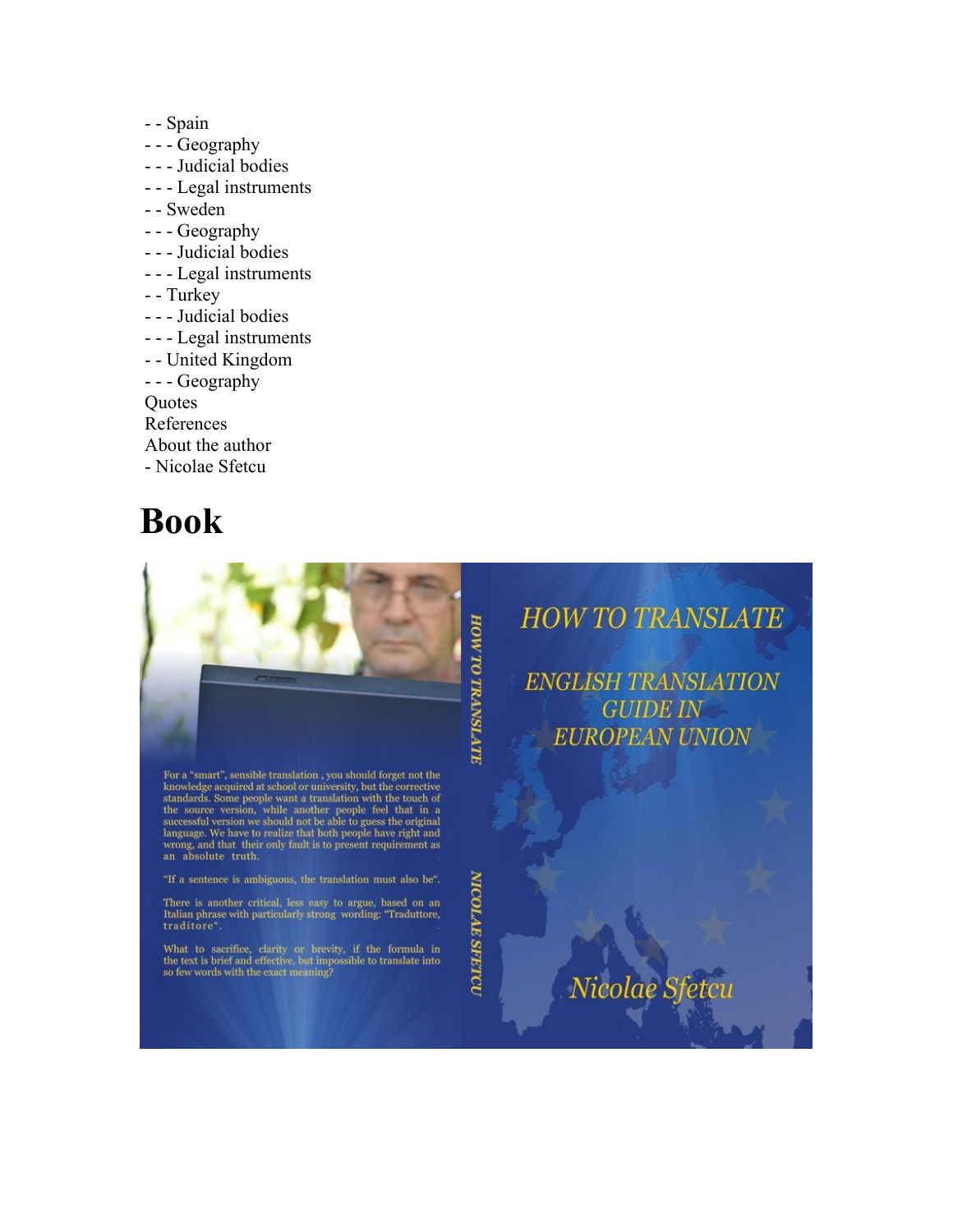A guide for translators, about the translation theory, the translation process, interpreting, subtitling, internationalization and localization and computer-assisted translation. A special section is dedicated to the translator's education and associations.

The guide include, as annexes, several independent adaptations of the corresponding European Commission works, freely available via the EU Bookshop as PDF and via SetThings.com as EPUB, MOBI (Kindle) and PDF.

For a "smart", sensible translation , you should forget not the knowledge acquired at school or university, but the corrective standards. Some people want a translation with the touch of the source version, while another people feel that in a successful version we should not be able to guess the original language. We have to realize that both people have right and wrong, and that their only fault is to present requirement as an absolute truth.

Teachers agree at least on this principle: "If a sentence is ambiguous, the translation must also be".

There is another critical, less easy to argue, based on an Italian phrase with particularly strong wording: "Traduttore, traditore". This critique argues that any translation will betray the author's language, spirit, style … because of the choices on all sides. What to sacrifice, clarity or brevity, if the formula in the text is brief and effective, but impossible to translate into so few words with the exact meaning? One could understand this criticism that it encourages us to read "in the text." It seems obvious that it is impossible to follow this advice into practice.

MultiMedia Publishing House Edition: [https://www.telework.ro/en/e-books/how-to](https://www.telework.ro/en/e-books/how-to-translate-english-translation-guide-in-european-union/)[translate-english-translation-guide-in-european-union/](https://www.telework.ro/en/e-books/how-to-translate-english-translation-guide-in-european-union/)

# **About the author**

### **Nicolae Sfetcu**

Owner and manager with MultiMedia SRL and MultiMedia Publishing House.

Project Coordinator for European Teleworking Development Romania (ETD)

Member of Rotary Club Bucuresti Atheneum

Cofounder and ex-president of the Mehedinti Branch of Romanian Association for Electronic Industry and Software

Initiator, cofounder and president of Romanian Association for Telework and Teleactivities